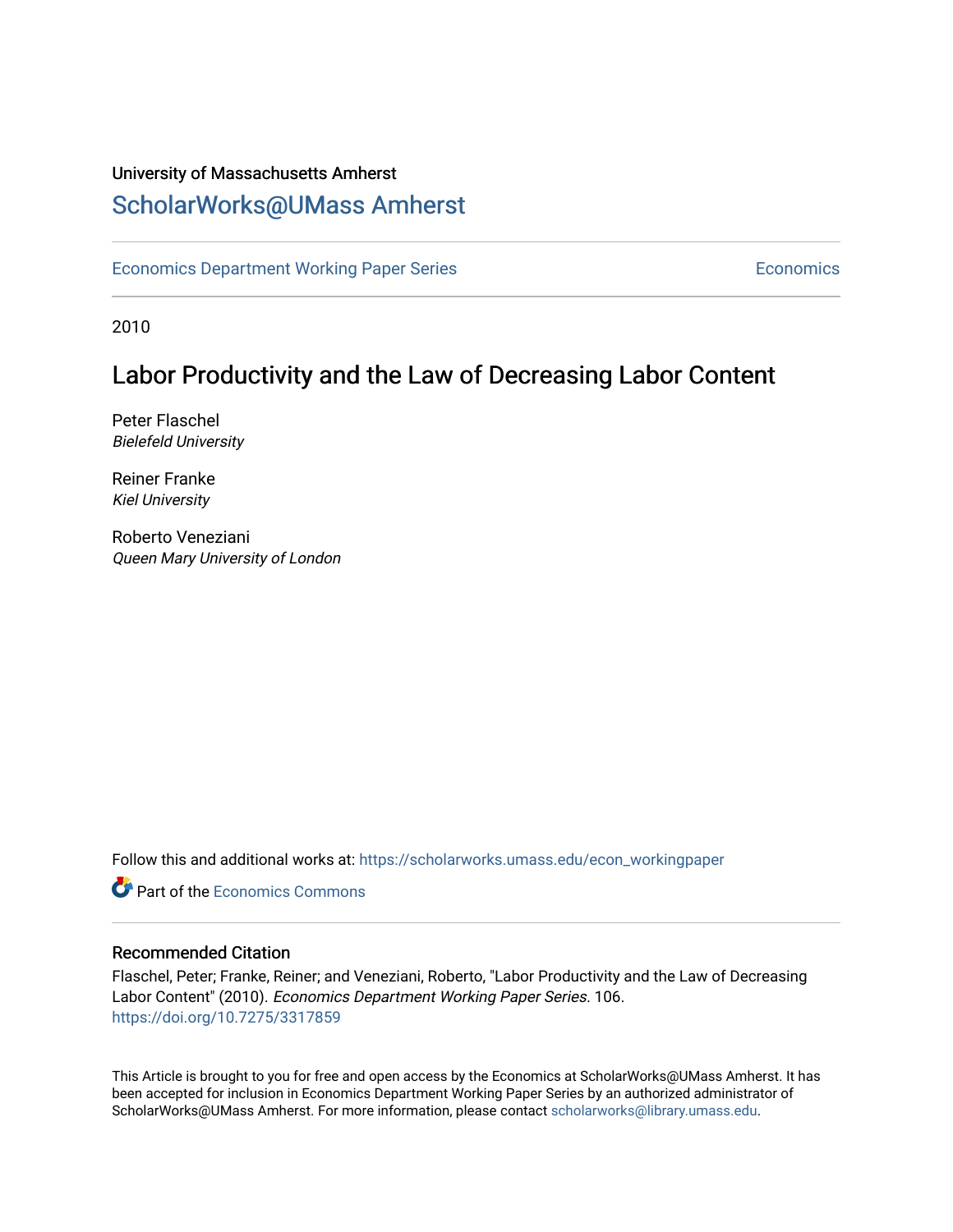# **DEPARTMENT OF ECONOMICS**

# **Working Paper**

### **Labor Productivity and the Law of Decreasing Labor Content**

By

Peter Flaschel, Reiner Franke and Roberto Veneziani

Working Paper 2010‐11



# **UNIVERSITY OF MASSACHUSETTS AMHERST**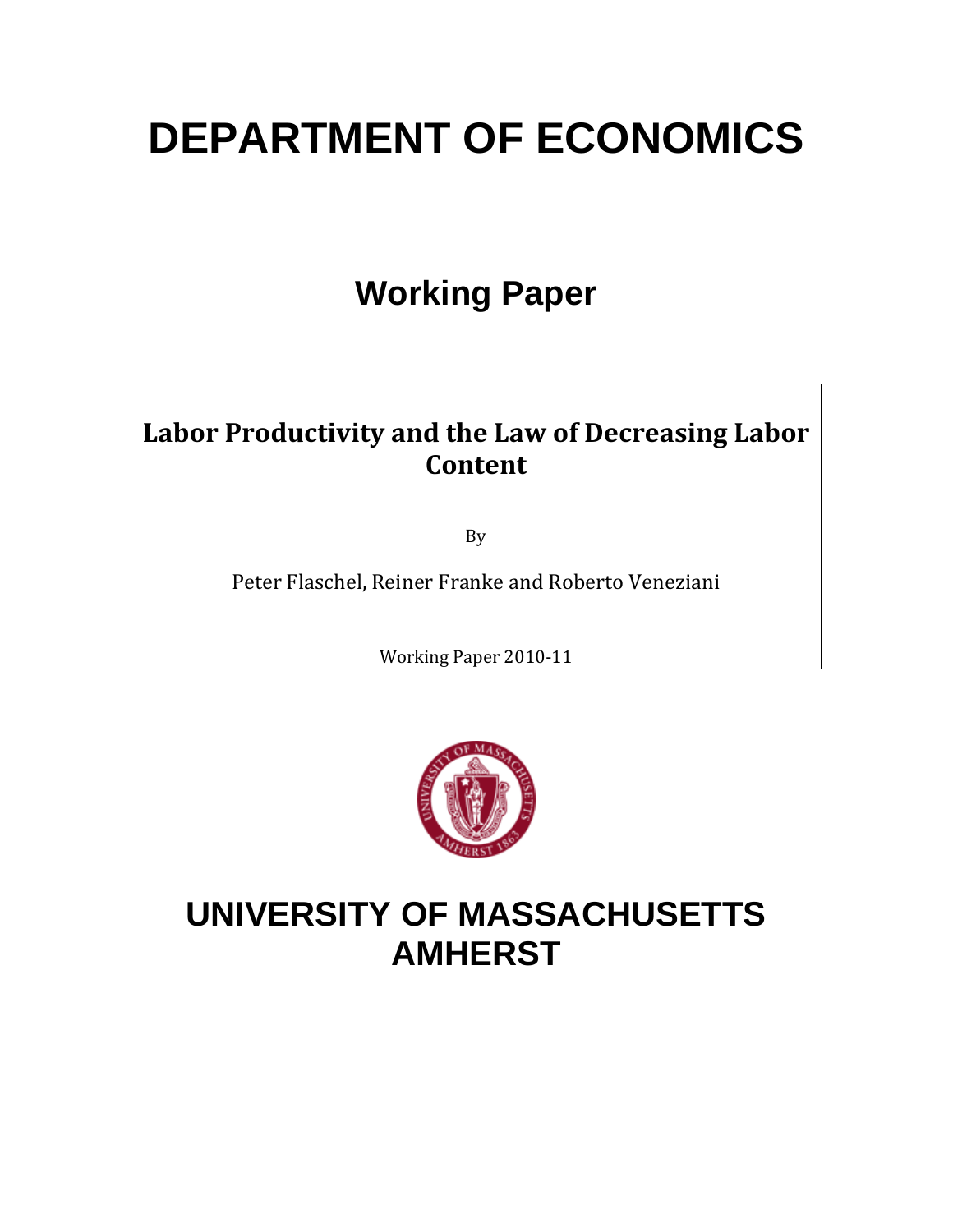## Labor Productivity and the Law of Decreasing Labor Content<sup>∗</sup>

———————

Peter Flaschel† Reiner Franke‡ Roberto Veneziani §

August 3, 2010

#### Abstract

This paper analyzes labor productivity and the law of decreasing labor content (LDLC) originally formulated by Farjoun and Machover (1983). First, it is shown that the standard measures of labor productivity may be rather misleading, owing to their emphasis on monetary aggregates. Instead, the conventional classical-Marxian labor values provide the theoretically and empirically sound measures of labor productivity. The notion of labor content and the LDLC are therefore central in order to understand the dynamics of capitalist economies. Second, some rigorous theoretical relations between different forms of profit-driven technical change and productivity are derived in a general input-output framework with fixed capital, which provide deterministic foundations to the LDLC. Third, the main theoretical propositions are analyzed empirically based on a new dataset of the German economy.

Keywords: labor productivity, law of falling labor content, technical change, labor values, Input-Output analysis.

JEL CLASSIFICATION SYSTEM: B51 (Socialist; Marxian; Sraffian), D57 (Input-Output Analysis), O33 (Technological Change: Choices and Consequences), C67 (Input-Output Models).

<sup>∗</sup>We are grateful to Clopper Almon, Theodore Mariolis and Simon Mohun for comments and suggestions. Roberto Veneziani worked on this project while visiting the University of Massachusetts, Amherst. Their hospitality is gratefully acknowledged. The usual disclaimer applies.

<sup>†</sup> (Corresponding author) Department of Business Administration and Economics, Bielefeld University, P.O. Box 10 01 31, 33501 Bielefeld, Germany. Tel: +49-521- 123075. E-mail: p.flaschel@wiwi.uni-bielefeld.de

<sup>‡</sup>Faculty of Economics, Kiel University, Germany. Address: Hauffstrasse 17, 28217 Bremen. Tel: ++49-421-3965447. E-mail: franke@iksf.uni-bremen.de

<sup>§</sup>Department of Economics, Queen Mary University of London, Mile End Road, London E1 4NS, UK. Tel: +44-20-78828852. E-mail: r.veneziani@qmul.ac.uk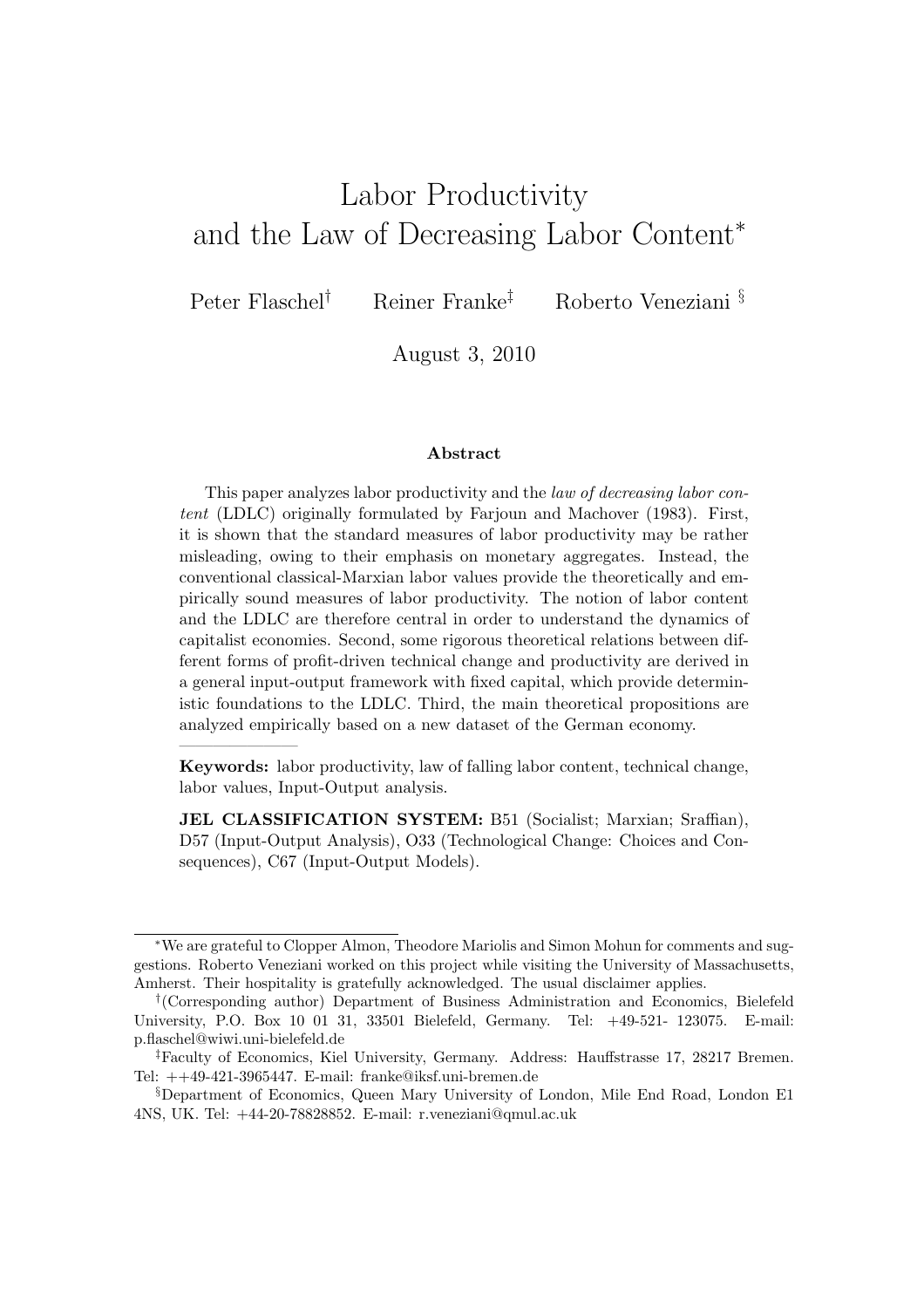### 1 Introduction

In their influential book on Laws of Chaos, Farjoun and Machover (1983) formulate the celebrated law of decreasing labor content (henceforth, LDLC). According to the LDLC, if C is a commodity produced in a capitalist economy over a certain period of time, then "there is virtual certainty (probability very near 1) that the labor content of one unit of  $C$  will be lower at the end of the period than it was at the beginning" (ibid., p.97). According to Farjoun and Machover, the LDLC is a defining feature of capitalist economies: it is "the most basic dynamic law of capitalism, archetype of all capitalist development" (ibid., p.139).

Granting that the LDLC characterizes capitalist economies, two questions immediately arise. First, why is the LDLC relevant from a theoretical viewpoint? Farjoun and Machover consider the LDLC as self-evidently relevant because they see it as equivalent to the *law of increasing labor productivity* (see, for example, ibid., pp.11, 139 and passim). And labor productivity plays a key role in economic theories of growth and employment, including issues of innovation, structural change, income distribution, and so on. Yet the relevance of the LDLC for understanding trends in labor productivity is far from obvious: virtually all of the received productivity measures - as developed for instance in the UN's System of National Accounts (henceforth, SNA; UN, 1993. See also OECD, 2001; BLS, 2008) - focus on real GDP per unit of labor, or on some notion of 'real value added' per unit of labor, in order to measure the performance of (different sectors of) the economy. If the conventional SNA measures properly capture labor productivity, then one may argue that the notion of labor content is either misleading or at best redundant: the LDLC may indeed be "a prime example of a tendency that operates 'behind the backs' of the social protagonist, as though it were a law of nature" (Farjoun and Machover, 1983, p.84), but in order to explain some fundamental features of capitalist economies it would be unnecessary to uncover "some systematic connection between the visible and the invisible - between price and labor-content" (ibid.). It would be sufficient to analyze the dynamics of the price-based SNA measures. In other words, in principle, the relevance of the law of increasing labor productivity says very little about the relevance of the LDLC.

The second question is, how can the LDLC be derived, or deduced, from the functioning of capitalist market economies? What is the mechanism which explains "why individual actions motivated by considerations of price should in the long term result in a systematic effect on labor-content" (ibid., p.84)? Farjoun and Machover prove that the LDLC obtains in a probabilistic framework as the cumulative result of a sequence of technical changes such that the cost of physical inputs decreases while labor inputs remain constant. This type of innovations, however, represent a rather special case of the range of technical changes adopted in capitalist economies. Besides, the behavioral foundations of their analysis are not entirely spelled out, and fixed capital plays no essential role in their model, even though it is arguably central in capitalists' innovating decisions.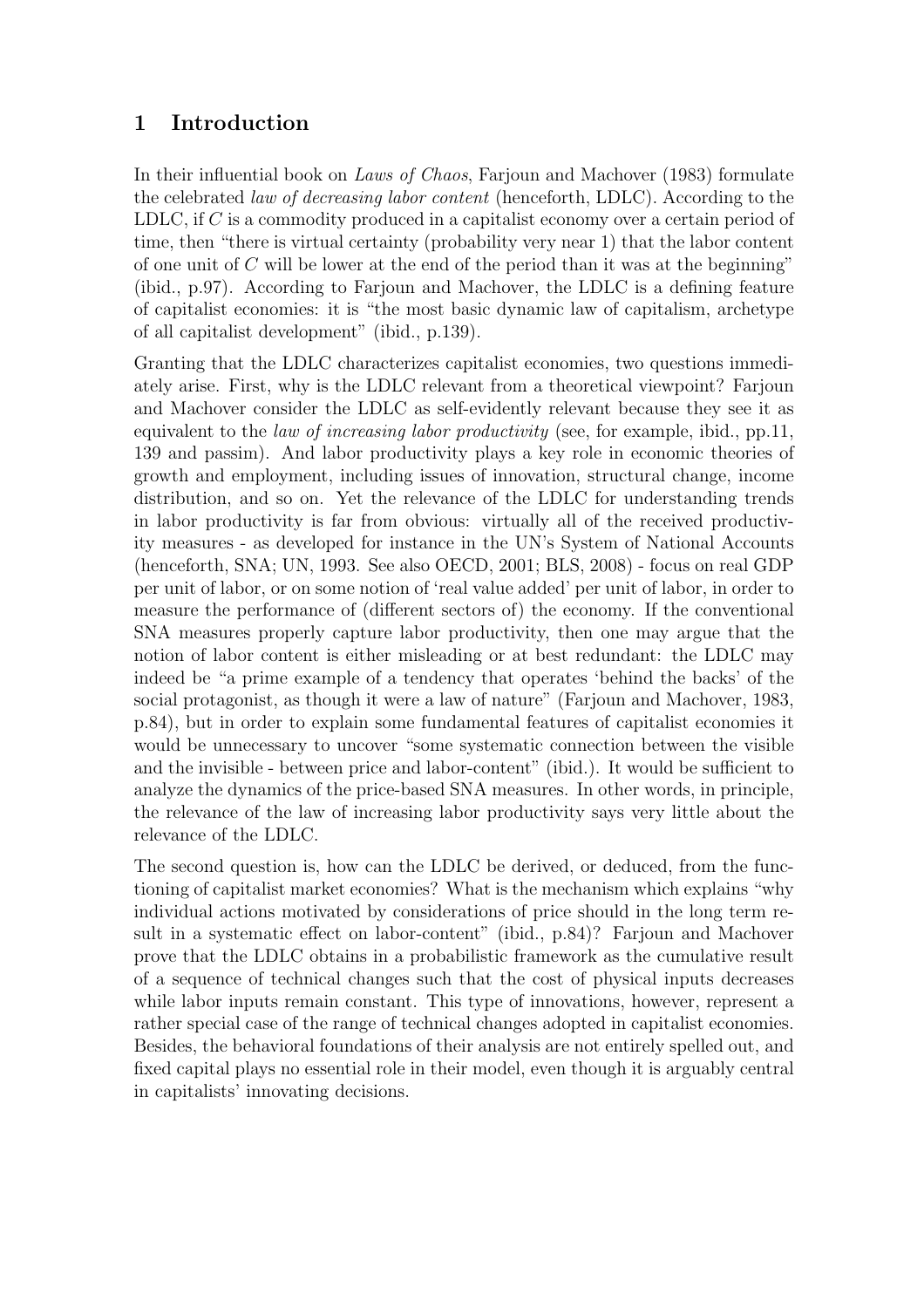This paper analyzes both questions in a general input-output (henceforth, IO) framework. Indeed, it is shown, contra Farjoun and Machover, that a generalized IO approach provides a natural framework to formulate and derive the LDLC, and also to understand its theoretical relevance.

Section 2 addresses the first question and it shows the salience of the notion of labor content for the understanding of labor productivity. A thorough critical analysis of the standard SNA measures of sectoral as well as aggregate labor productivity is provided, from an IO perspective. The analysis of the structural features of the economy allowed by the IO framework forcefully shows that the SNA measures are inappropriate to capture production conditions, and shifts in efficiency and technology, owing to the central role of relative prices and final demand in their construction. Measures of sectoral and total labor productivity should be based on technological data as much as possible (subject to an unavoidable degree of aggregation), and they should not definitionally depend on price variables. Instead, the IO employment multipliers - that is, the labor values of classical-Marxian economic theory<sup>1</sup> - provide (in reciprocal form) theoretically sound measures of sectoral and economy-wide labor productivity, with purely technological foundations - insofar as IO coefficients can be interpreted as pure quantity magnitudes.

Thus, section 2 proves that the law of increasing labor productivity cannot be properly understood unless the LDLC is formulated. Yet the analysis also has broader implications for productivity analysis, because it shows that the shortcomings of the standard indices are more serious than it is acknowledged in the mainstream literature (e.g., Durand, 1994; Cassing, 1996; Schreyer, 2001) and that a proper understanding of labor productivity requires a focus on labor content. IO tables should always be an integral part of the SNA and the point of reference for all productivity measures at the macro- and meso-level of economic activity.<sup>2</sup>

Critiques of standard SNA productivity measures from an IO perspective and the use of employment multipliers to measure productivity are not novel (see, among the others, Gupta and Steedman, 1971; Steedman, 1983; Wolff, 1985, 1994; de Juan and Febrero, 2000; Almon, 2009).<sup>3</sup> This paper presents a new set of arguments and a unified theoretical framework for the analysis of productivity measures, which is based on a novel axiomatic method. Rather than comparing different measures in terms of their implications in various scenarios, this paper starts from first principles and formalizes some theoretically desirable properties that any measure of labor productivity should satisfy.<sup>4</sup> To be precise, the main axiom focuses only on changes

<sup>4</sup>The adoption of an axiomatic approach to analyze classical-Marxian themes is quite novel. For

<sup>1</sup>Total labor costs and employment multipliers are identical in Leontief models, but can differ in more general economies. The analysis below can be extended to the general case by using the framework outlined in Flaschel (1983), albeit at the cost of a significant increase in technicalities.

<sup>2</sup>The importance of IO tables in productivity analysis is acknowledged in the mainstream literature (see, for example, Schreyer, 2001, p.50).

 ${}^{3}$ In Richard Stone's original formulation of the UN's (1968) SNA, it is possible to find definitions of labor productivity that are conceptually analogous to the IO, or classical-Marxian, measures (e.g., UN, 1968, p.69). This paper suggests that it is quite unfortunate that this approach has been abandoned in the following revisions.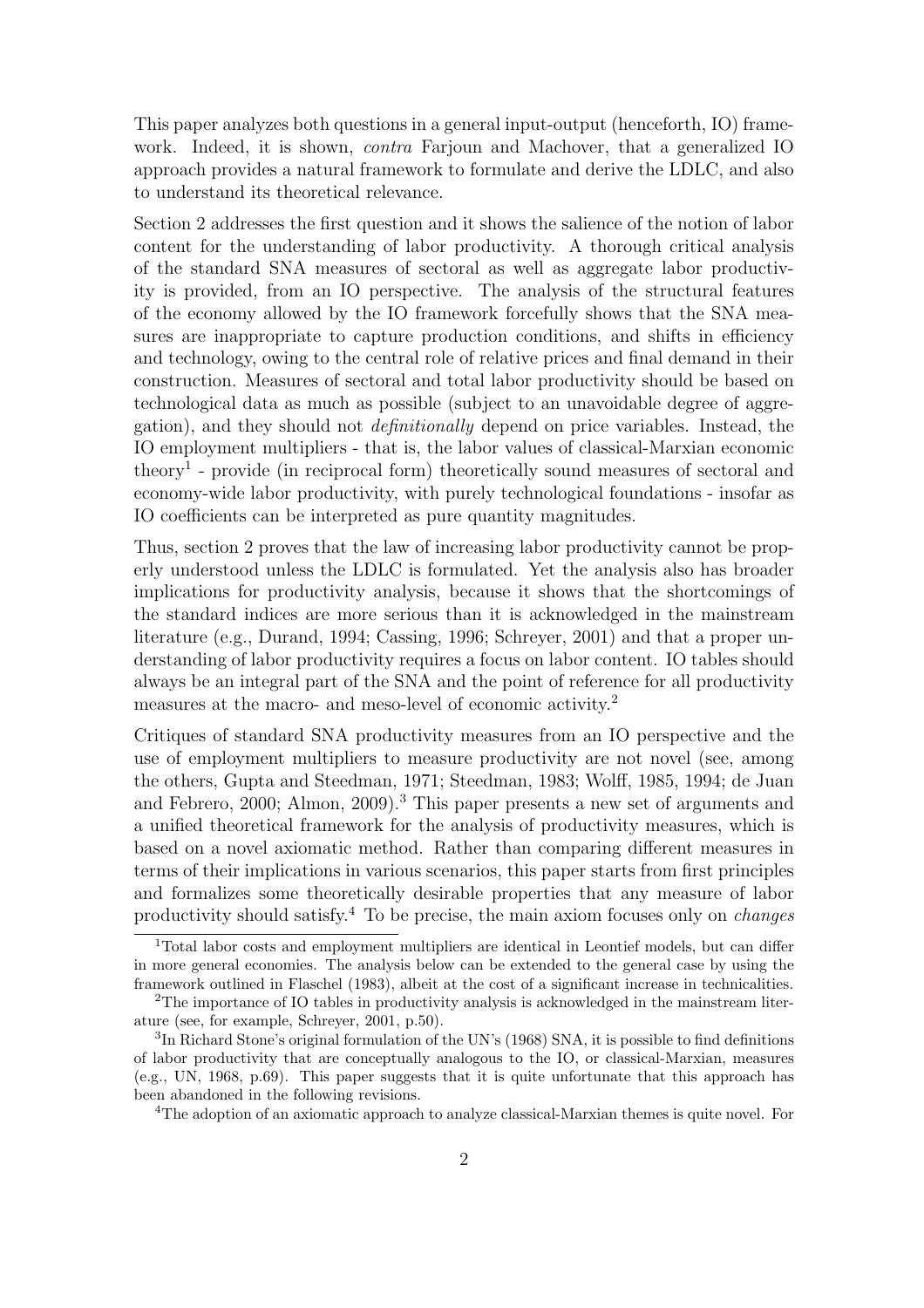in productivity and states that labor productivity at  $t$  in the production of good i has increased relative to the base period, if a unit increase of the net product of good i demands less labor than in the base period. This is a weak restriction and it incorporates the key intuitions behind the main productivity measures in the literature. Yet it characterizes the IO measures, whereas the conventional SNA indices do not satisfy it in general owing to their inherent dependence on relative prices and final demand.

The second major contribution of this paper, in section 3, is a rigorous analysis of the conditions under which profitable innovations lower labor values, thereby raising productivity and increasing consumption and investment opportunities. According to Farjoun and Machover (1983, p.141), "In [IO] theories of prices and profit the notion of labor-content can be defined, and the law can certainly be formulated. But it cannot be deduced or explained, because in these theories there is no general systematic connection between labour-content and price". This paper shows that this conclusion is not entirely correct and some systematic, deterministic connections between prices and labor content can be derived in general linear economies with fixed and circulating capital within the classical-Marxian tradition.

To be precise, in this paper the *n*-commodity general equilibrium models analyzed by Roemer (1977, 1980) are generalized into two main directions. First, following the approach developed by Flaschel (2010), the circulating capital model is extended to the treatment of fixed capital proposed by Br $\acute{o}dy$  (1970) in a seminal contribution. This is important because fixed capital - or, more precisely, capital tied up in production - is a key feature of capitalist economies and it is at the center of innovation processes but, as various authors have argued, the standard von Neumann framework has serious theoretical and empirical limitations.<sup>5</sup> Second, the analysis does not depend on any assumptions on prices: no condition on uniform profit rates is imposed and the conclusions hold for any vector of prices measured in terms of the wage unit. This extension is both empirically *and* theoretically relevant, because general equilibrium-type constructions (including uniform profit rate models) may be unsatisfactory as representations of allocation in market economies as argued, among the others, by Farjoun and Machover (1983).

In this general framework, different forms of technical change can be considered, and a deterministic theoretical foundation for the LDLC can be derived. In fact, it can be proved that profitable fixed-capital–using labor–saving innovations lead to productivity increases. Given that capital–using labor–saving technical change has characterized most of the phases in the evolution of capitalism (Marquetti, 2003), this result provides theoretical foundations for the conclusion that labor values tend to fall, and labor productivity tends to rise, over time in capitalist economies.<sup>6</sup> The formal analysis has also broader implications concerning the social effects of capital-

a seminal contribution, see Yoshihara (2010).

 $5$ See Bródy (1970) and more recently, Flaschel et al. (2010). For an extension of Roemer's (1977) model to von Neumann economies see Roemer (1979) and Dietzenbacher (1989).

<sup>6</sup>These results are consistent with the Marxian analysis of technical change and the historical tendencies of capitalism. See Foley (1986) and Duménil and Lévy (1995, 2003).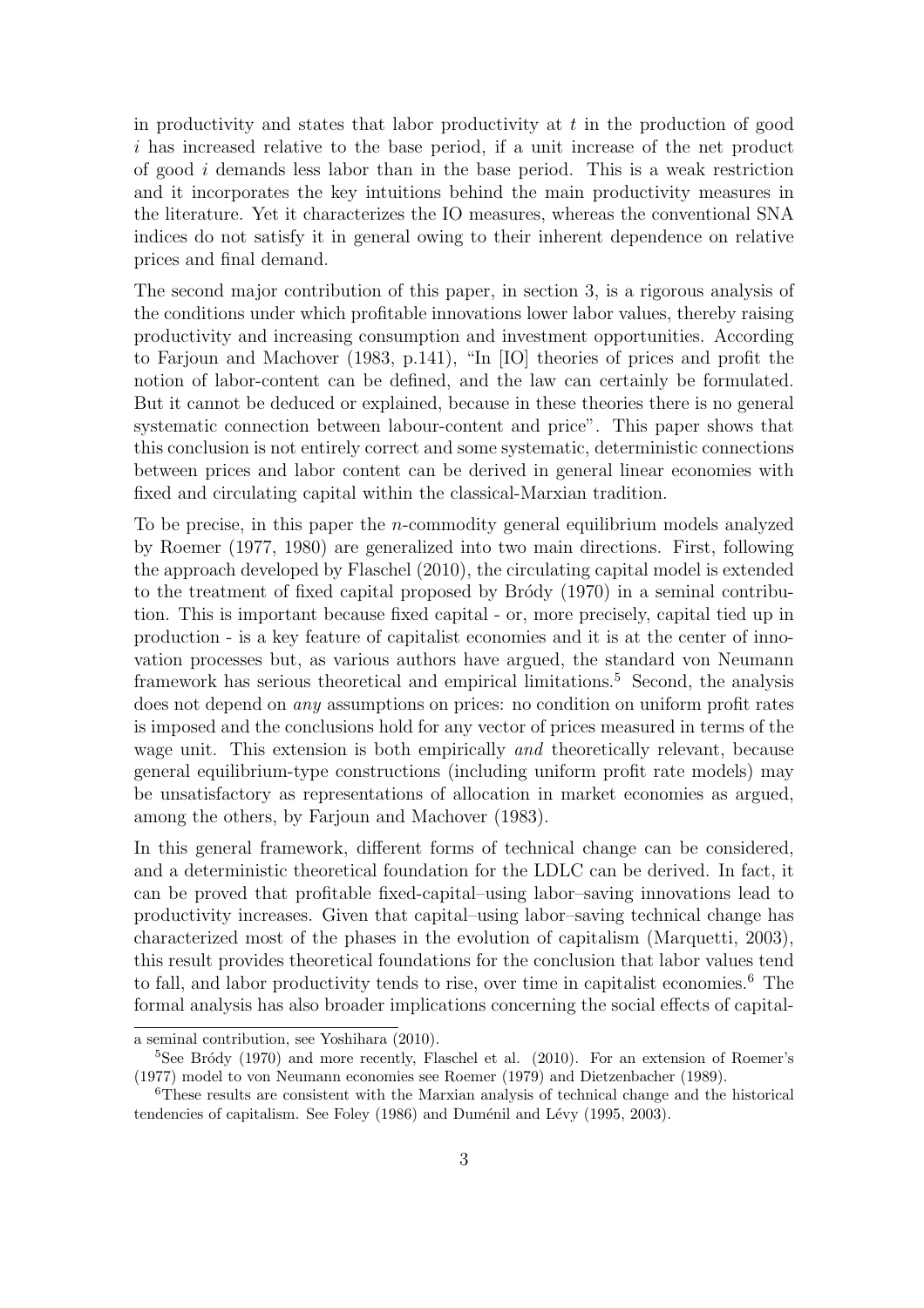ists' individual decisions. For it can be proved that there is no clear-cut relationship between profitable technical change and social welfare in capitalist economies: capitalists' maximizing behavior is neither necessary nor sufficient for the implementation of productivity-enhancing and welfare-improving innovations.

The analysis in section 3 is related to the classical literature on technical change, distribution, and the evolution of capitalism (for recent contributions, see Duménil and Lévy, 2003; Foley, 2003; Petith, 2008). Yet unlike in the latter contributions, an explicit microeconomic perspective is adopted, which emphasizes capitalists' profitmaximizing behavior in highly disaggregated economies. Moreover, although the paper may shed some light on the influence of distributive conflict on technical change, the focus is not on the general relation between technical change and distribution, or on the much-debated effect of technical progress on profitability (see also Michl, 1994). Instead the effect of individually optimal capitalist decisions on productivity and social welfare is thoroughly explored. Finally, although the process generating innovations is not explicitly formalized, the analysis presented here can be supplemented with the classical-Marxian evolutionary model of technical change developed by Duménil and Lévy (1995, 2003).

The analysis is not purely theoretical, though. In section 4, an empirical appraisal of the main theoretical conclusions is provided, based on the new IO dataset of the German economy constructed by Kalmbach et al. (2005). The empirical evidence confirms the main conclusions: first, SNA measures of labor productivity can be rather misleading and quite different from the theoretically sound IO indices. Second, the LDLC holds for the German economy, a fact that is not easily visible by just looking at the IO tables. It should be noted, however, that the main aim of this paper is not to provide a fully rigorous econometric analysis of productivity measures, or of long-term trends of technical change in capitalist economies. The focus is primarily theoretical and methodological: the paper provides a general analysis of the relationships between prices, technical change, and labor productivity. From this viewpoint, the discussion of the German economy (1991-2000) does not aim to be exhaustive: it only illustrates the main theoretical points, and the empirical results should be taken as a first step towards a more detailed analysis.

#### 2 Labor content and labor productivity

The point of departure of the analysis is the standard IO table 2, which shows economic activity in a particular year in the  $n$  sectors of the economy. The notation is standard:  $p(t) = (p_1(t), ..., p_n(t))$  is the  $1 \times n$  vector of prices of the *n* commodities at time t;  $x_{ii}(t)$  is the amount of good i used as intermediate input in the production of good j;  $x_i(t)$  is the gross output of good i;  $f_i(t)$  is the final demand of good i.

At the most general level, labor productivity can be defined as a ratio between an index of output and an index of labor input. One possibility is to use *gross output* as a measure of real product and to define labor productivity as gross output per unit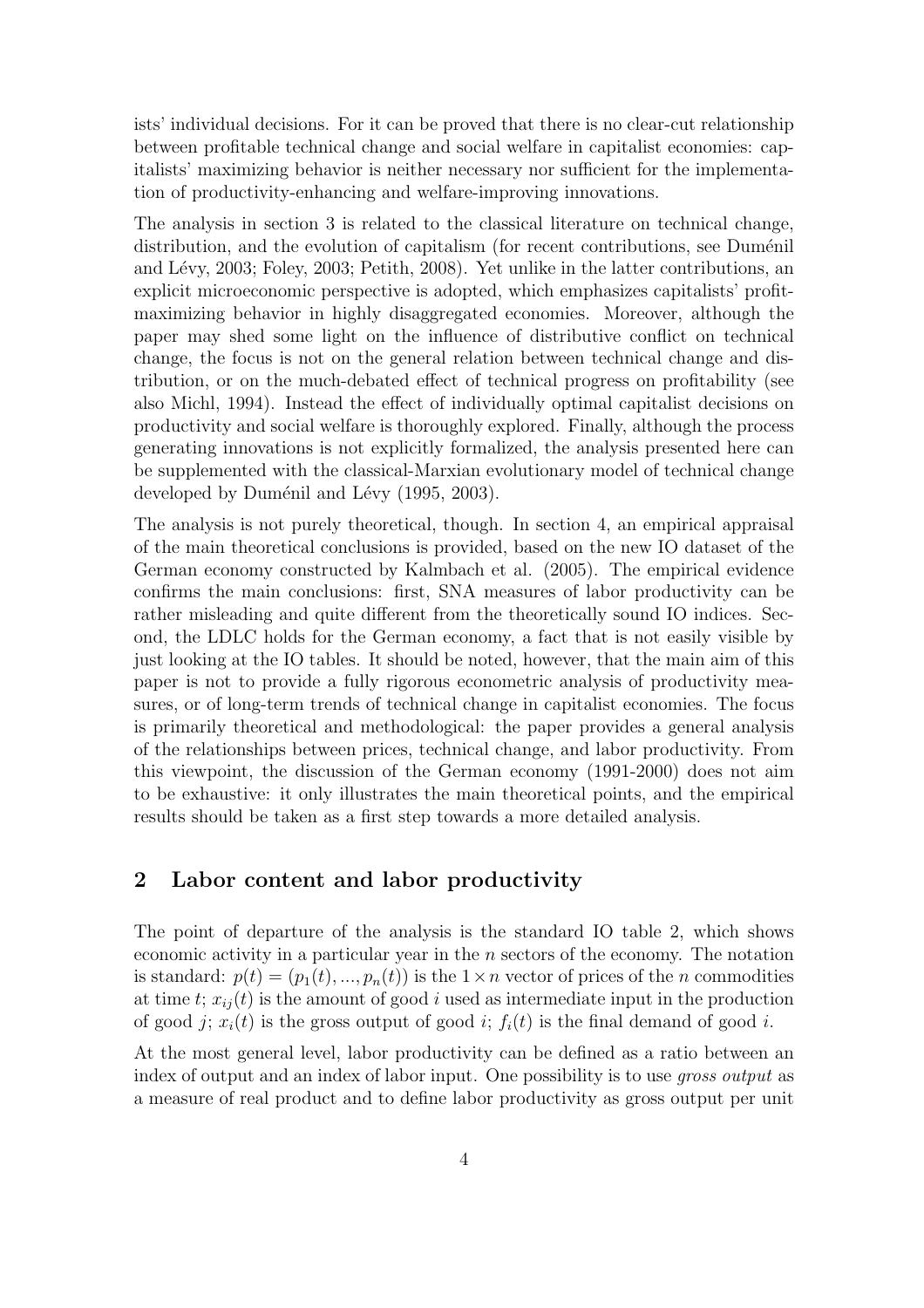| Delivery from $\downarrow$ to $\rightarrow$ | Sector $1 \dots$ Sector $n$      |                       | Final Demand   | row sum        |
|---------------------------------------------|----------------------------------|-----------------------|----------------|----------------|
| Sector 1                                    | $x_{11}(t)p_1(t)x_{1n}(t)p_1(t)$ |                       | $f_1(t)p_1(t)$ | $x_1(t)p_1(t)$ |
|                                             |                                  |                       |                |                |
|                                             |                                  |                       |                |                |
|                                             |                                  |                       |                |                |
| Sector $n$                                  | $x_{n1}(t)p_n(t)x_{nn}(t)p_n(t)$ |                       | $f_n(t)p_n(t)$ | $x_n(t)p_n(t)$ |
| Value Added                                 | $Y_1(t)$<br>$\cdots$             | $Y_n(t)$              |                | (t)            |
| column sum                                  | $x_1(t)p_1(t)$                   | $\ldots x_n(t)p_n(t)$ | F(t)           |                |

Table 1: The standard form of an input-output table

of direct labor. As is well known, however, this measure is appropriate only in the rather special case of technical progress affecting all factors proportionally. Further, gross output based indices of productivity are sensitive to the degree of vertical integration: ceteris paribus, gross output based productivity rises as a consequence of outsourcing, even if there are no changes in technology and production conditions.

Therefore most of the literature focuses on value added.<sup>7</sup> Two methods are used to obtain real output measures starting from value added data. The single deflation method requires deflating all entries (both outputs and inputs) in the nominal table 2 by a common price deflator, say  $P$ . Single-deflated value added in sector  $i$  is z by a common price denator, say r. single-denated value added in sector *t* is<br>then  $Y_i^s(t) = Y_i(t)/P$ , and at the aggregate level  $Y^s(t) = \sum_{i=1}^n Y_i^s(t)$ . Instead, the method of double deflation attempts to measure everything in constant prices, that is, with regard to table 2 it attempts to replace current prices  $p(t)$  with the prices  $p(0)$  of a base year  $t = 0$ . This method, however, cannot be directly applied to the row of values added in table 2, which are pure value magnitudes, and the double deflated sectoral values added  $Y_i^d(t)$  are obtained indirectly by applying the accounting consistency requirement of the nominal table 2 to its analogue in constant prices. This means that  $Y_i^d(t)$  is the value added that would have resulted in sector i, if the prices in table 2 had remained constant after the base year.

Thus, value added in base year prices remains a value magnitude and not a quantity independent of relative prices, and therefore both single- and double-deflated value added are problematic notions in productivity analysis. "Value added is ... not an immediately plausible measure of output: contrary to gross output, there is no physical quantity that corresponds to a volume measure of value-added" (Schreyer, 2001, p. 41). Rather than measures of sectoral real output, single deflated values,  $Y_i^s(t)$ , should be interpreted as indices of sectoral real incomes, with only a distant relation with technological conditions. Therefore any such measure as  $Y_i^s(t)/L_i(t)$ - where  $L_i(t)$  denotes the work hours employed in sector i - represents at best real purchasing power per unit of labor, rather than sectoral labor productivity. Instead, the economic meaning of sectoral double deflated value added is rather unclear: since  $Y_i^d(t)$  in general differs from  $Y_i^s(t)$ , for any i, then  $Y_i^d(t)$  does not measure output

<sup>7</sup>For an approach focusing on gross output, see Hart (1996) and Stiroh (2002).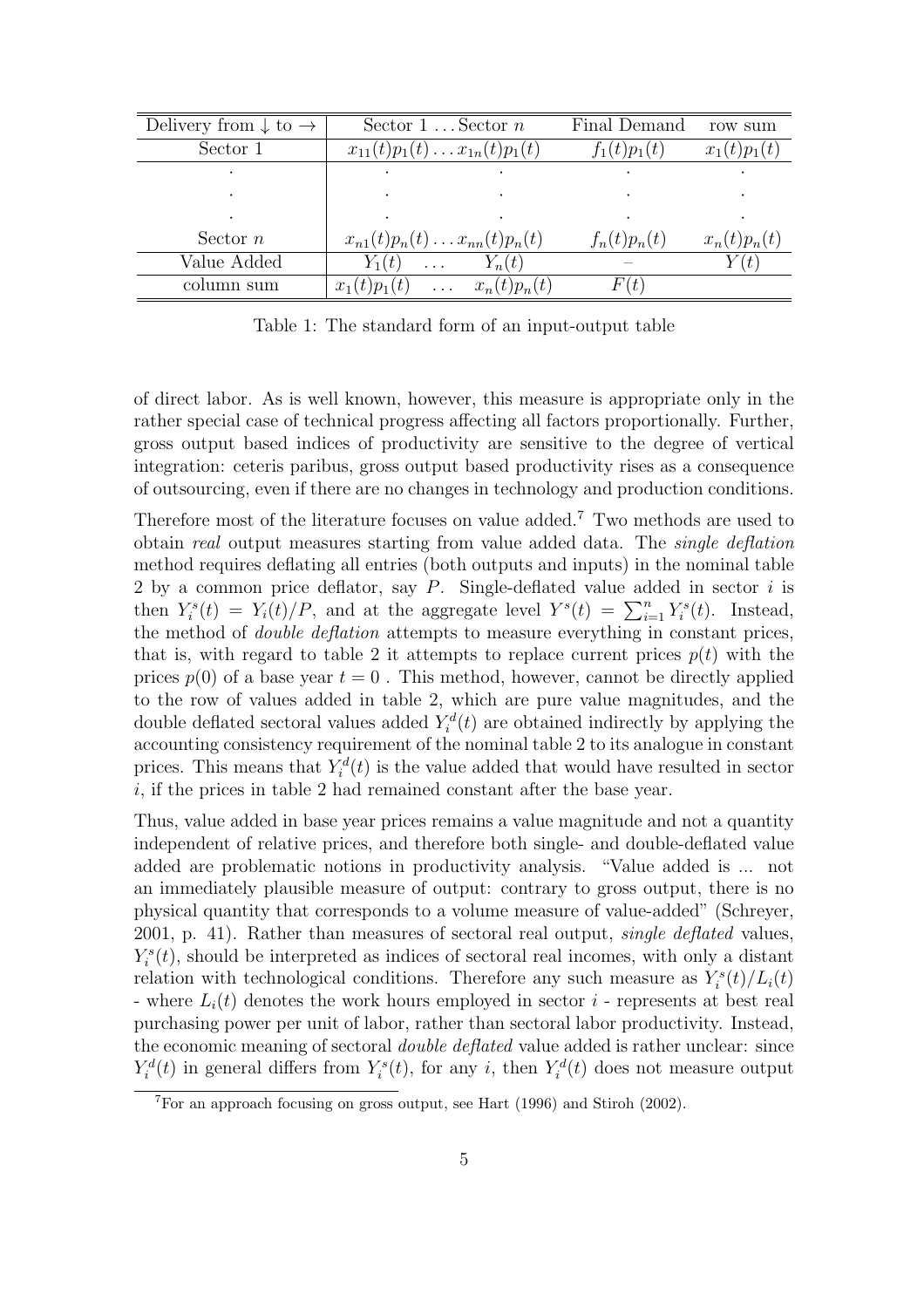|        | $1 \ldots n$        |                    |                    |
|--------|---------------------|--------------------|--------------------|
|        |                     |                    |                    |
|        |                     |                    |                    |
|        | X                   |                    | $\boldsymbol{x}$   |
|        |                     |                    |                    |
| $\, n$ |                     |                    |                    |
|        | $y^{\overline{d}'}$ |                    | $Y^{\overline{d}}$ |
|        | $\boldsymbol{x}$    | $F^{\overline{d}}$ |                    |

Table 2: Elementary input-output table in matrix notation

correctly, and in addition it has nothing to do with real purchasing power. It is a purely fictitious quantity representing the income per worker that would have emerged if prices had remained constant at the level of the base year.

These well-known conceptual problems, though, are usually considered as minor, and in virtually all of the literature on labor productivity, value-added measures of real output, and in particular the double-deflated values,  $Y_i^d(t)$  and  $Y^d(t)$ , are used. Sectoral and macroeconomic labor productivity are defined, respectively, as used. Sectoral and macroeconomic fabor productivity are defined, respectively, as<br>  $\pi_i^c(t) = Y_i^d(t)/L_i(t)$ , and  $\pi^c(t) = Y^d(t)/L(t)$ , where  $L(t) = \sum_{i=1}^n L_i(t)$ , and  $\pi^c(t)$ can be decomposed as follows:

$$
\pi^{c}(t) = \sum_{i} \left( \frac{L_{i}(t)}{L(t)} \right) \cdot \left( \frac{Y_{i}^{d}(t)}{L_{i}(t)} \right) = \sum_{i} \left( \frac{L_{i}(t)}{L(t)} \right) \cdot \pi_{i}^{c}(t). \tag{1}
$$

Value added based indices are considered theoretically and empirically meaningful. Indices based on single-deflated value added are deemed appropriate to analyze issues relating to economic welfare, whereas "for the purposes of measuring efficiency and productivity [double deflated measures are] to be preferred" (Stoneman and Francis, 1994, p.425; see also Cassing, 1996). Several doubts can be raised on both claims, and in general on the standard approach to productivity analysis.

For any vector  $z \in \mathcal{R}^n$ , let z' denote its transpose<sup>8</sup> and let  $\hat{z}$  denote the diagonal matrix with  $z$  as its diagonal. In IO analysis, it is common to choose the units of the *n* commodities so that, in the base period,  $p(0) = e' \equiv (1, ..., 1)$ . The double or row-wise 'price deflated' table 2 can then be expressed in matrix notation as in table 2. Following common practice in IO analysis, the matrix of intermediate inputs X can be transformed into the matrix of input coefficients  $A = X\hat{x}^{-1}$ , and the  $1 \times n$  vector of direct labor inputs  $\ell = (\ell_1, ..., \ell_n)$  can be similarly transformed into a vector of labor coefficients  $l = \ell \hat{x}^{-1}$ . Then, the macro-identity  $Y^d = p(0)f = F^d$ behind table 2 can be expressed in matrix notation as follows

$$
Y^d = p(0)y^d = p(0)(I - A)x = p(0)f = F^d.
$$

<sup>8</sup> In what follows, vectors are always column vectors, unless otherwise stated.

<sup>9</sup>For the sake of notational simplicity, in the rest of the paper, the timing of vectors will be omitted, whenever this is clear from the context.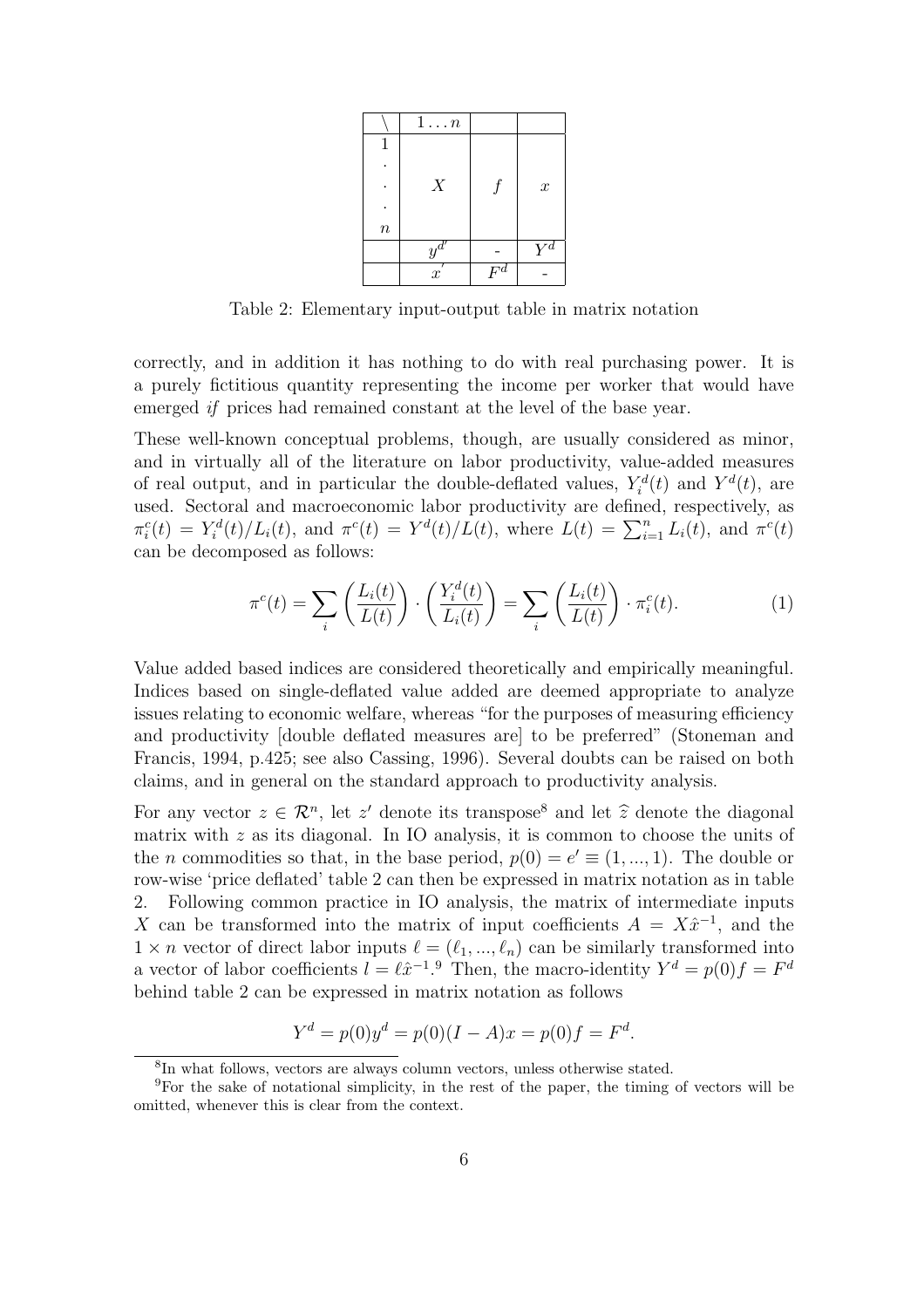Instead, the labor time spent, directly and indirectly, in the production of the  $n$ goods is given by  $v = (v_1, ..., v_n) = l(I - A)^{-1}$  and the IO, or classical-Marxian measures of sectoral labor productivity are defined as  $\pi_i^m = 1/v_i$ <sup>10</sup> In the rest of this section, a general framework is provided to compare productivity measures. In order to avoid problems of interpretation, the structural coefficients  $(A, l)$  are considered as the parameters of a linear technology, as in standard IO practice.

One of the key problems of the SNA measures is that they are sensitive to changes in relative prices which do not reflect any shift in production conditions. Consider, for example, a simple economy with one capital good and one pure consumption good, such that at a given period t the technical coefficients,  $a_{ij}$ , are  $0 < a_{11} < 1$ ,  $a_{12} > 0$ , and  $a_{21} = a_{22} = 0$ . If a single price deflator P is used, which includes prices of all sectors, as in standard index price theory, then quite puzzlingly real value added in sector 1 may be affected by changes occurring in sector 2 even if good 2 does not enter the production of good 1, either directly or indirectly.<sup>11</sup>

Productivity indices based on double deflated value added fare no better. Consider the IO matrix  $\tilde{A}$  in constant prices where the standard normalization  $p(0) = e'$  is not adopted, so that  $\tilde{a}_{ij} = p_i(0)a_{ij}/p_j(0)$ , for all  $i, j$ . Similarly,  $l_i = l_i/p_i(0)$  and thus the same relationship holds for labor values:  $\tilde{v}_i = v_i/p_i(0)$ . Because the investment good sector is homogeneous with respect to inputs and outputs:

$$
\pi_1^c = \frac{1 - p_1(0)a_{11}/p_1(0)}{l_1/p_1(0)} = \frac{1 - a_{11}}{l_1/p_1(0)} = \frac{p_1(0)}{v_1},
$$

so that relative prices do not distort  $\pi_1^c$ , which coincides with the IO measure. For the consumption good sector, however, a different conclusion holds:

$$
\pi_2^c = \frac{1 - p_1(0)a_{12}/p_2(0)}{l_2/p_2(0)} = \frac{p_2(0) - p_1(0)a_{12}}{l_2} \neq \frac{1}{v_2/p_2(0)} = \frac{1}{(v_1/p_1(0))p_1(0)a_{12}/p_2(0) + l_2/p_2(0)} = \frac{1}{(v_1a_{12} + l_2)/p_2(0)}.
$$

The numerator of  $\pi_2^c$  depends on relative prices, and thus on their structure and on the base period used. As a result, if  $p(0)$  changes,  $\pi_2^c$  can change erratically without any changes in production conditions. To be sure, labor values are also measured relative to output value, but this only means that each time series of labor values is divided by the constant price of the corresponding good, which does not distort the internal structure of the time series itself: for any given  $j$ ,  $1/v_j$  is only rescaled and its growth rate is independent of prices. In general, whereas the indices  $\pi_j^c$  depend on the conceptually dubious double deflated values added, the vector  $v$  is derived from the meaningful, volume-oriented double deflated entries of the IO table A.

 $10<sub>v</sub>$  can be derived even if the assumptions of this paper are relaxed: see Gupta and Steedman (1971) for the treatment of fixed capital and imports, and Flaschel (1983) on joint production.

<sup>&</sup>lt;sup>11</sup>In general, when output prices change relative to input prices, the single deflation method will detect variations in productivity even if production conditions are unchanged. For related analyses of the sensitivity of the SNA measures to changes in relative prices see Durand (1994), Hart (1996); and Almon (2009).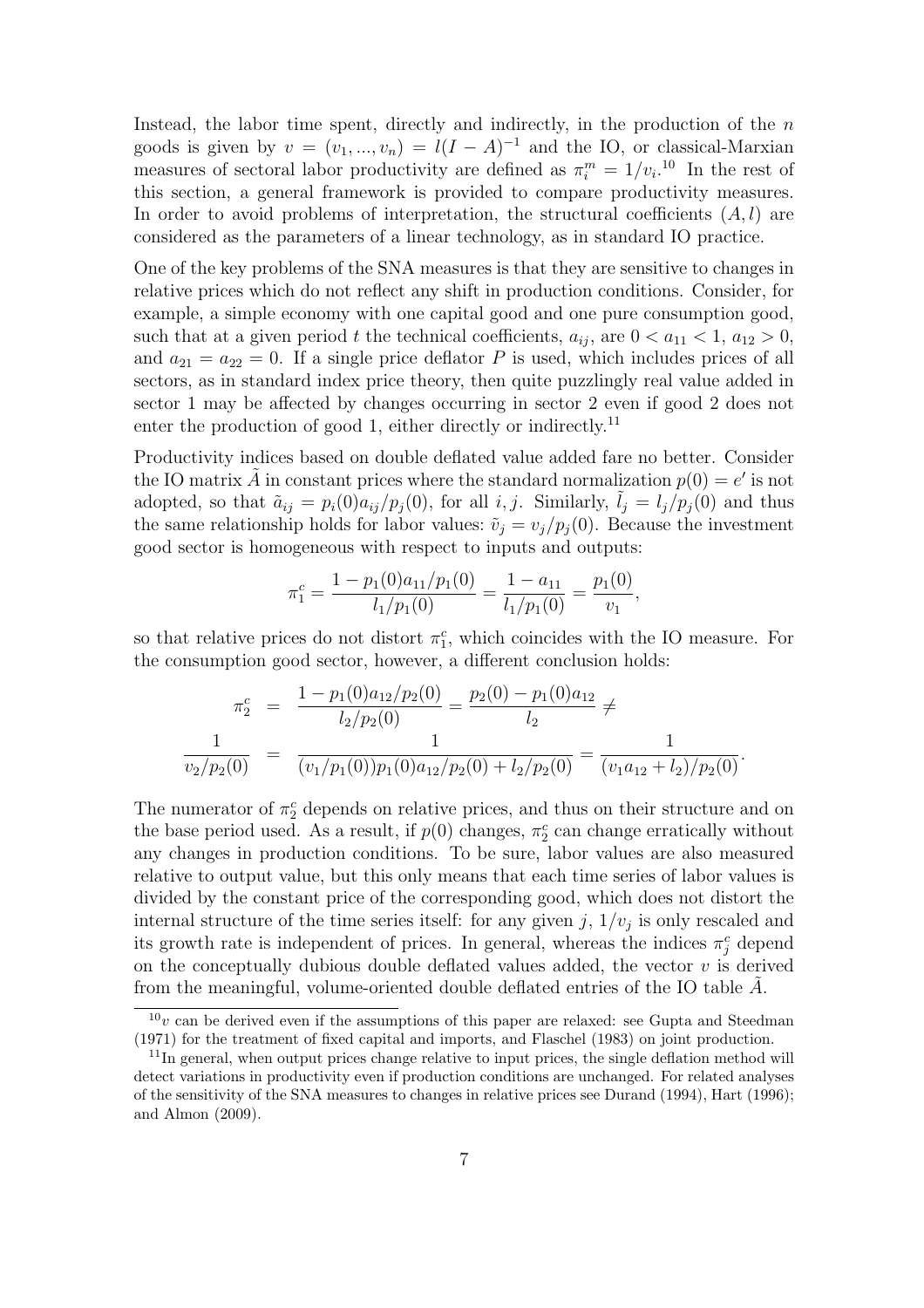The previous conclusions can be generalized and made more rigorous, by analyzing alternative approaches in a unified framework, in which some desirable properties of productivity measures are defined ex ante. Let  $e_i = (0, ..., 1, ..., 0)'$  be the *i*−th unity base vector. Definition 1 formalizes the notion of *increases* in labor productivity.<sup>12</sup>

#### Definition 1 (D1)

- 1. Labor productivity at t has increased with regard to commodity i, relative to the base period, if and only if an increase of the net product  $f$  by one unit of commodity i demands less labor than in the base period. Formally, let  $x_i(t) = (I - A(t))^{-1} e_i$  and let  $\ell_i(t) = l(t)x_i(t)$ : labor productivity has increased if and only if  $\ell_i(t) < \ell_i(0)$ .
- 2. If  $\ell(t) \leq \ell(0)$  then labor productivity at t has increased in the whole economy, with respect to the base period.

D1 does not aim to capture all aspects of labor productivity, and it only constrains changes in productivity. From an epistemological viewpoint, it can be seen as an axiom: whatever else a measure of productivity may do, it should satisfy D1, which sets some minimal restrictions on productivity measures. From this perspective, D1 has a number of attractive features. First, it has a firm technological foundation which captures only shifts in productive conditions and efficiency: purely monetary magnitudes are irrelevant and final demand plays only an auxiliary role.<sup>13</sup> This is certainly a desirable property of labor productivity measures, as many authors have argued (e.g. OECD, 2001). Second, by focusing on goods, rather than sectors,  $D1(1)$ incorporates the interdependencies between sectors and it allows one to capture the relation between technical change and social welfare. This may seem more controversial, but a similar concern for the role of intermediate inputs and vertical integration actually motivates the use of value-added based - as opposed to gross output based - indices in the mainstream literature (e.g. Schreyer, 2001, p.41ff): they are preferred because they capture interindustry transactions and "provide an indication of the importance of the productivity measurement for the economy as a whole. They indicate how much extra delivery to final demand per unit of primary inputs an industry generates" (Schreyer, 2001, p.42). Third, D1(2) may be deemed rather stringent, especially if  $n$  is large, as it requires (weakly) monotonic increases for all goods. From an axiomatic perspective, however, it sets a very weak and intuitive restriction on any productivity measure. This is even more evident if a (neoclassical) notion of productivity as measuring economic welfare is adopted, for in this case  $D_1(2)$  is analogous to a paretian condition capturing vector-wise improvements in consumption and investment opportunities.

The next result states that D1 characterizes the classical-Marxian measures of labor productivity.

<sup>&</sup>lt;sup>12</sup>The following notation holds for vector inequalities: for all  $x, y \in \mathcal{R}^n$ ,  $x \ge y$  if and only if  $x_i \geq y_i$ , all  $i; x \geq y$  if and only if  $x_i \geq y_i$  and  $x \neq y$ ; and  $x > y$  if and only if  $x_i > y_i$ , all i.

<sup>&</sup>lt;sup>13</sup>The original net product  $f$  is irrelevant in D1, thanks to the linearity of the technology.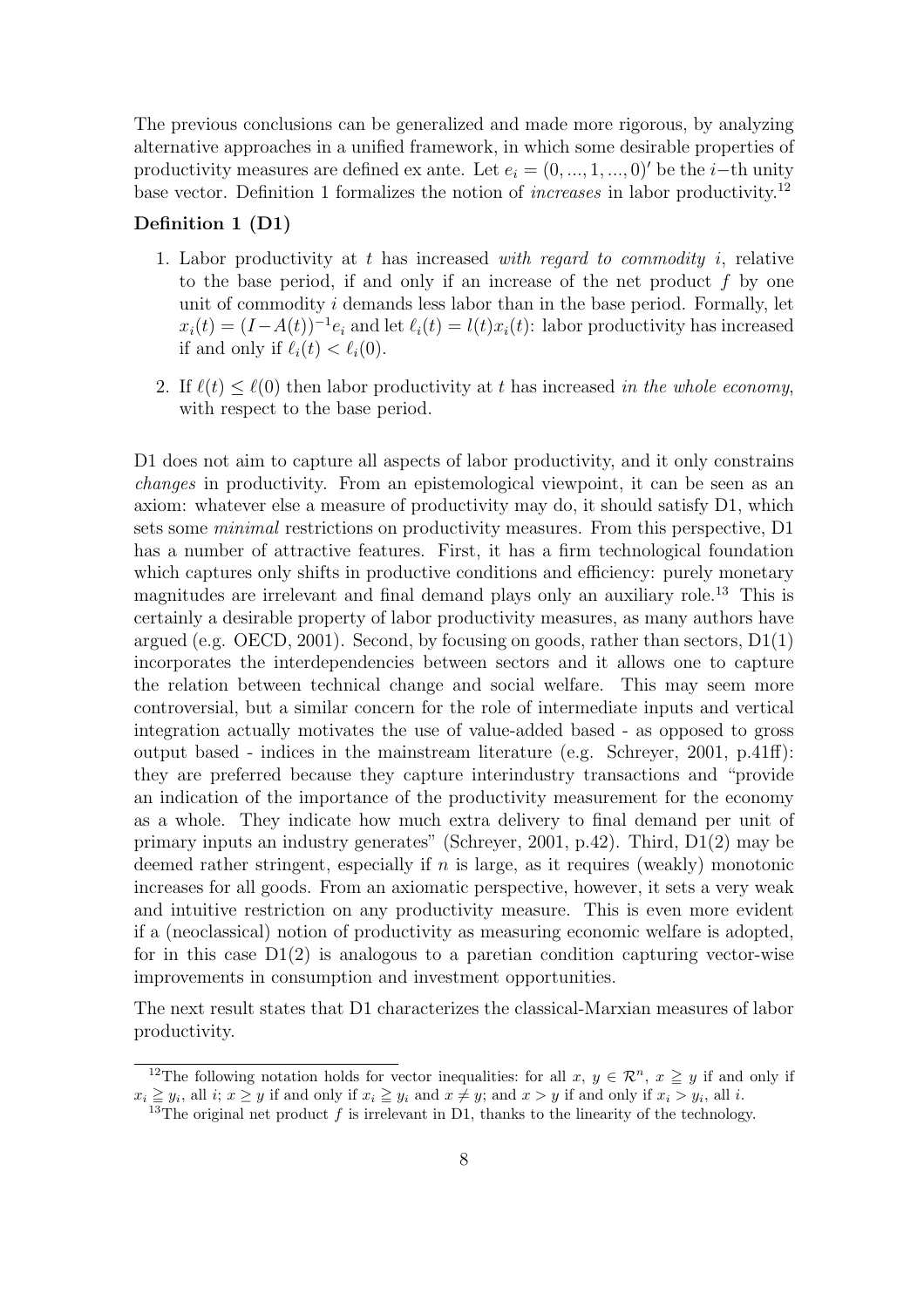#### Proposition 1

For a given commodity i,  $\ell_i(t) < \ell_i(0)$  if and only if  $\pi_i^m(t) > \pi_i^m(0)$ . Furthermore, if the whole economy is considered  $\ell(t) \leq \ell(0)$  if and only if  $\pi_i^m(t) \geq \pi_i^m(0)$ , for all  $i = 1, \ldots, n$ , with strict inequality for some *i*.

#### Proof:

By the definition of v,  $L = \ell e = lx = l(I - A)^{-1}f = vf$ . The latter expression implies  $l_i(t) = v(t)e_i = v_i(t)$  and the desired result follows.

In other words, labor productivity with regard to good  $i$  increases if and only if the amount of labor directly and indirectly embodied in good i decreases. Further, any index of aggregate labor productivity satisfies  $D_1(2)$  if and only if it is monotonic in the vector of labor values. Proposition 1 provides theoretical foundations to the classical-Marxian indices as the appropriate indicators of labor productivity. To be sure, one may argue that the indices  $\pi_j^m$  have the disadvantage that they cannot be deduced only from data that characterize sector  $j$ , and it is this property that drives Proposition 1. Yet the standard value-added based measures cannot be defined based only on data from sector  $j$ , either, even though the dependence on the other sectors is less evident than in  $\pi_j^m$ . It is in fact *impossible* to formulate and interpret nominal value added  $Y_j$  – as well as 'real' value added  $Y_j^s$ , or  $Y_j^d$  – without reference to a price system (even if prices may not appear explicitly, owing to the normalization  $p(0) = e'$ ). SNA measures do depend on the data of the other sectors via the price vector, but – unlike for  $\pi_j^m$  – the sectoral influences are unexplained and depend on the contingent institutional and market conditions of the base year. The rigorous technological foundation which characterizes the classical-Marxian indices is lost. Therefore, it should not be surprising that the standard SNA measures cannot correctly capture labor productivity either at the sectoral or at the aggregate level. This is proved in the following propositions.

Proposition 2 states that the SNA and the classical-Marxian indices of sectoral labor productivity coincide only in a very special case.

#### Proposition 2

The equality  $\pi_j^c = \pi_j^m = 1/v_j$ , for all  $j = 1, ..., n$  holds if and only if  $\pi_j^c = \pi^c$ , for all  $j = 1, ..., n$ .

#### Proof:

The result follows immediately noting that  $\pi_j^c = \pi^c$ , all  $j = 1, ..., n$ , holds if and only if  $e' - e'A = \pi^c l$ , or equivalently  $(1/\pi^c)e' = l(I - A)^{-1} = v$ .

By Proposition 2, any differences in the two sectoral indices must be examined in relation to sectoral productivity differences. The next result instead shows that the SNA measure of aggregate productivity satisfies  $D_1(2)$ , if final demand is constant.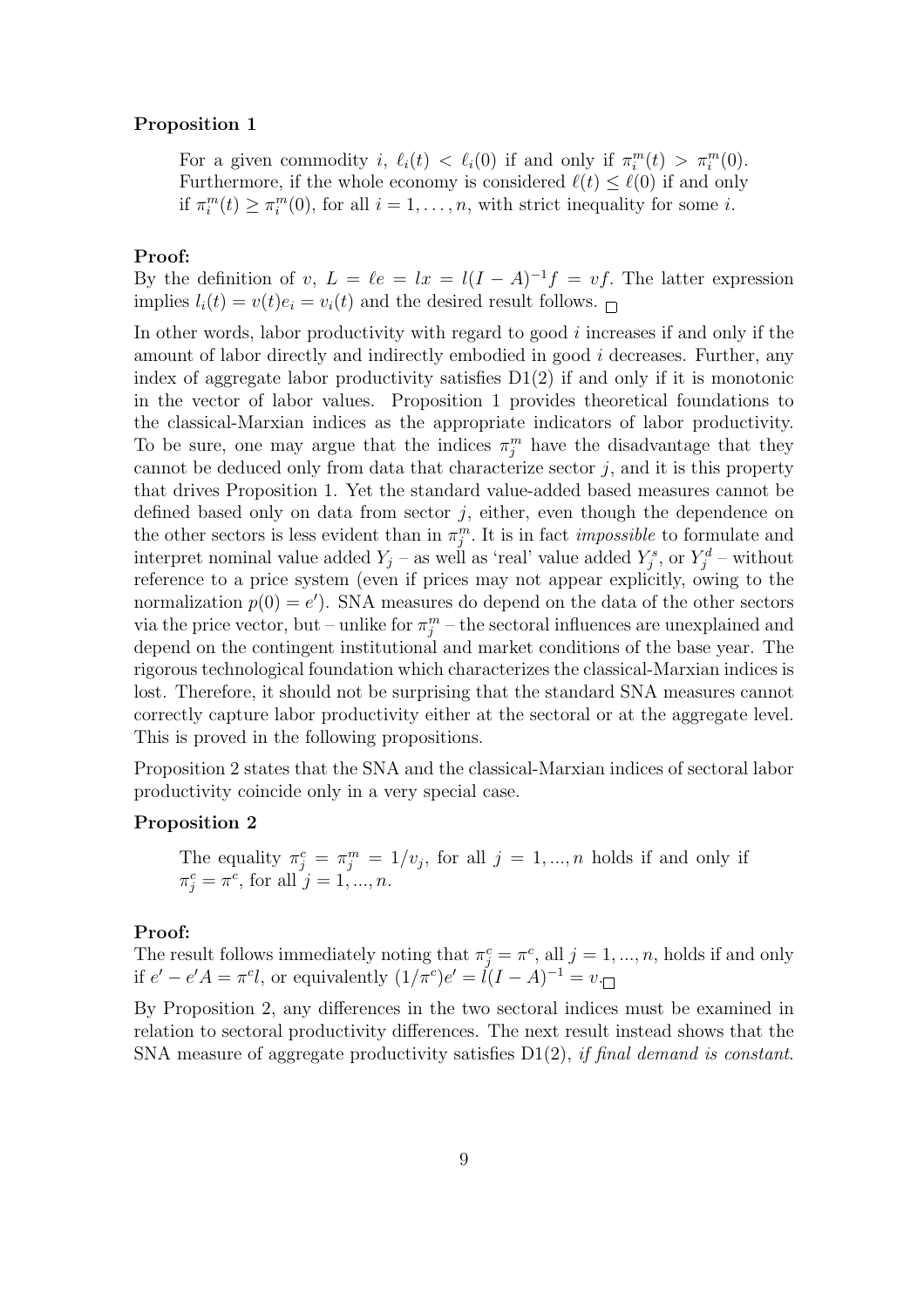| structure $\setminus$ period           | $t=0$                              | $t=1$                               |  |
|----------------------------------------|------------------------------------|-------------------------------------|--|
| matrix of intermediate inputs $A \mid$ | $0.1 \quad 0.3$<br>$0.4 \quad 0.3$ | $0.44 \quad 0.3$<br>$0.1 \quad 0.3$ |  |
| labor inputs $l$                       | $0.4 \quad 0.05$                   | $0.32 \quad 0.05$                   |  |

Table 3: A two-sector economy with profitable capital-using and labor-saving technical change (at constant prices  $p(0) = e', w = 1$ )

#### Proposition 3

Suppose that  $f(t) = f(0) = f > 0$ . If  $v(t) \le v(0)$  then  $\pi^c(t) > \pi^c(0)$ . Furthermore,  $\pi^c(t) > \pi^c(0)$  if and only if  $v(t) f < v(0) f$ .

#### Proof:

The result follows noting that  $\pi^c(t) = p(0) f/L(t)$  and that the equality  $L(t) = v(t) f$ holds, as shown in Proposition  $1_{\square}$ 

In other words, technical change yielding increases in productivity according to D1(2) implies a corresponding change in the SNA macroeconomic measure of labor productivity. Further, the change in technology decreases the expenditure of human labor for the production of a given vector of final demand  $f$ . Thus, Proposition 3 suggests that movements in the SNA aggregate measure map changes in the IO indicators, if final demand is constant. Yet Proposition 3 does not necessarily hold if final demand varies, nor does it hold at the sectoral level.

Consider the two-sector economy described in table 3, where process 1 is subject to technical change between  $t = 0$  and  $t = 1$ . Let  $p(0) = e'$  and assume  $w = 1$ . First, technical change in sector 1 is capital-using and labor-saving, in the sense that it increases the value of intermediate inputs, but it lowers labor costs, at current prices. Second, technical change is profitable, because unit costs in sector 1 decrease from 0.9 to 0.86. Third, the SNA sectoral productivity measure increases in sector 1 and remains constant in sector 2:

$$
\pi_1^c(1) \approx 1.44 > \pi_1^c(0) = 1.25, \qquad \pi_2^c(1) = \pi_2^c(0) = 8.
$$

Instead, fourth, the classical-Marxian measures,  $\pi_1^m, \pi_2^m$ , decrease:

$$
\begin{aligned}\n\pi_1^m(1) &\approx 1.58 < \pi_1^m(0) \approx 1.70, \\
\pi_1^m(1) &\approx 3.04 < \pi_1^m(0) \approx 3.09.\n\end{aligned}
$$

The technical change described in table 3 leads to a sharp divergence in the standard indices,  $\pi_i^c$ , and the IO indices,  $\pi_i^m$ , which can move in opposite directions. Therefore, by Proposition 1, the example in table 3 proves that the SNA sectoral measures,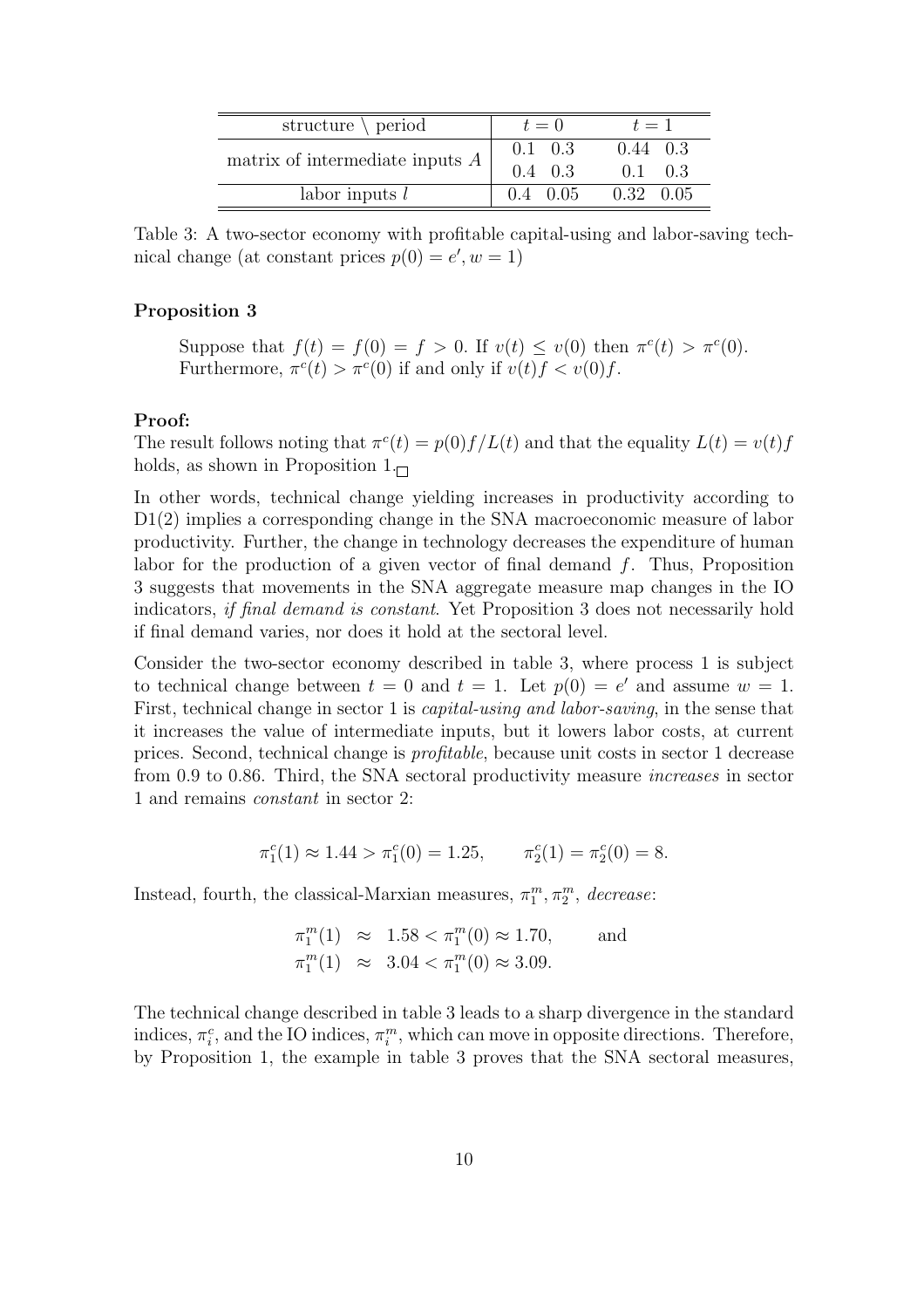$\pi_i^c$ , do not satisfy D1. Noting that these conclusions can be generalized to n-good economies, they can be summarized in the next Proposition.<sup>14</sup>

#### Proposition 4

Suppose that  $f(t) = f(0) = f > 0$ . For any good i, if  $\ell_i(t) < \ell_i(0)$ then  $\pi_i^c(t)$  may increase, decrease, or remain constant relative to  $\pi_i^c(0)$ . Furthermore, it is possible to have  $\ell(t) \leq \ell(0)$ , but  $\pi_i^c(t) \leq \pi_i^c(0)$ , for all  $i$ , with strict inequality for at least some  $i$ .

In other words, the standard sectoral productivity indices do not satisfy the minimal requirements set out in D1, even under the restrictive assumption of a constant final demand. The shortcomings of the SNA measures  $\pi_i^c$  derive primarily from the fact that they crucially rely on price information and do not properly reflect changes in technology. As a result, they can show increases in productivity in every sector even if the net production possibilities of the economy are deteriorating. Actually, by Proposition 3, the SNA aggregate index  $\pi^c$  does correctly reflect changes in the whole economy whenever final demand is constant, but table 3 shows that  $\pi^c$  and the sectoral measures  $\pi_j^c$  can actually move in opposite directions (in the example,  $\pi^c$  increases), if the sectoral allocation of labor changes appropriately (see equation 1). Hence, the SNA sectoral measures do not provide useful information concerning the sectors leading to movements in aggregate labor productivity.

It is worth stressing that the proof of Proposition 4 is completely general. In table 3, only profitable technical change is considered, but this is unnecessary to establish the proposition. It is however theoretically relevant because it shows that the result is not driven by some peculiar, or economically meaningless, combination of parameters. Further, none of the conclusions depends on the assumption of capitalusing, labor-saving technical change, and it is easy to construct similar examples with other types of innovations.

Although the previous analysis has focused on sectoral productivity measures, the standard approach to aggregate productivity is also unsatisfactory, and the SNA measure  $\pi^c$  does not satisfy  $D(12)$  in general. To see this, consider again a two-good economy with technical change between  $t = 0$  and  $t = 1$ . At any t, let  $L(t) = l(t)x(t)$ , so that, by the definition of labor values,  $L(t) = v(t) f(t) = v_1(t) f_1(t) + v_2(t) f_2(t)$ . Then, dropping time subscripts for the sake of notational simplicity, for a given technology  $(A, l)$ , the *net product transformation line* is given by:

$$
f_2 = (L - v_1 f_1)/v_2 = L - \pi_2^m f_1/\pi_1^m
$$
, with  $\pi_1^m = 1/v_1, \pi_2^m = 1/v_2$ .

Figure 1 shows that if  $\pi_1^m/\pi_2^m \neq p_2(0)/p_1(0)$ , there can be a change in final demand from  $f^0$  to  $f^1$ , and a simultaneous change in technology  $(A, l)$ , such that  $v(t) \leq v(0)$ and the net product transformation line shifts out, but  $\pi^c(0) = p(0)f^0 > \pi^c(1)$ 

<sup>&</sup>lt;sup>14</sup>In table 3 the reciprocal of the direct labor time per unit of output,  $1/l_i(t)$ , also increases in sector 1 and remains constant in sector 2. Therefore Proposition 4 can be extended to the indices  $\pi_i^l(t) = 1/l_i(t)$  which are also sometimes used in the mainstream literature to measure productivity.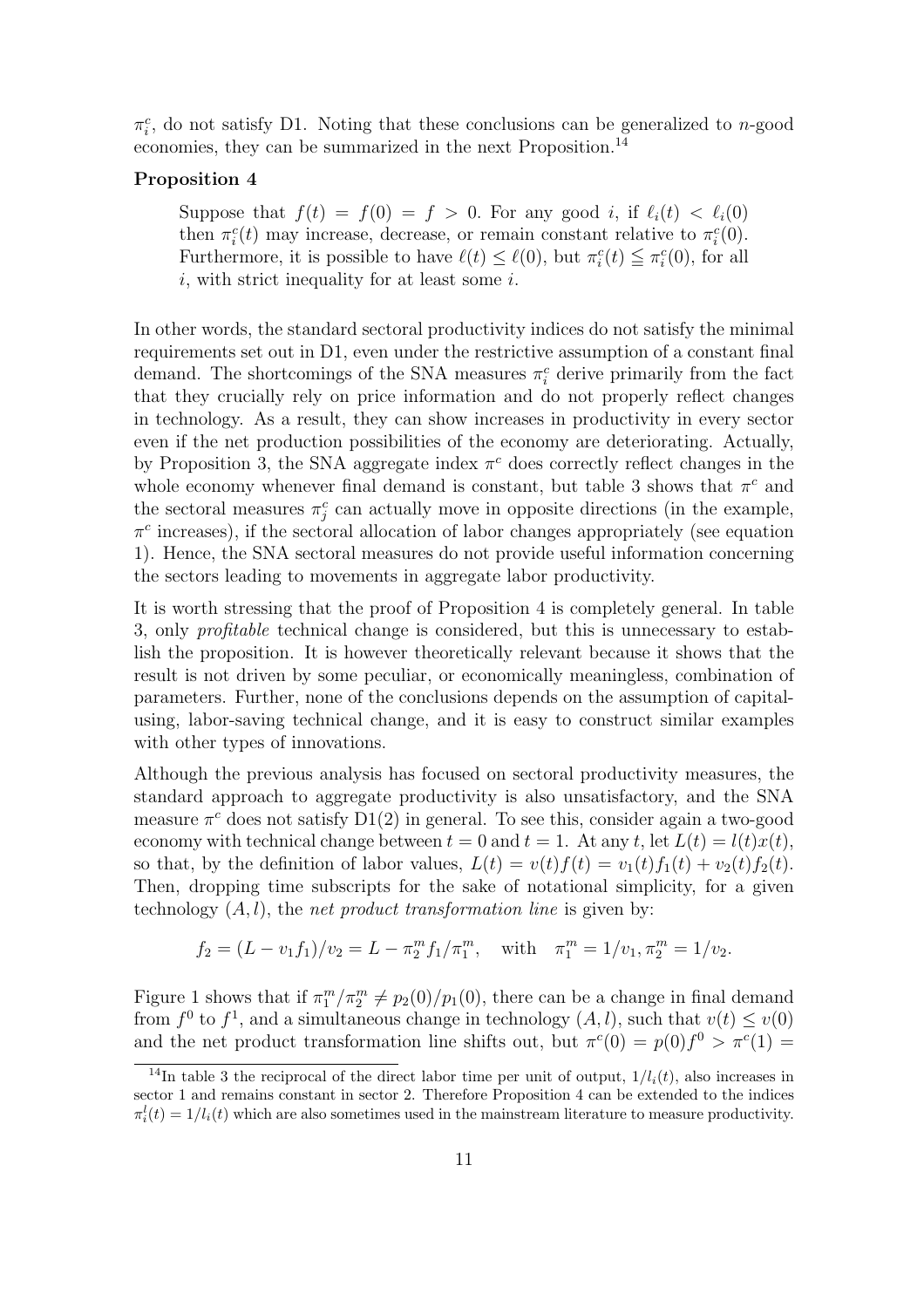

Figure 1: An increase in net production possibilities and a decrease in the conventional measure of aggregate labor productivity  $(p(0) = e')$ .

 $p(0) f<sup>1</sup>$ . Noting that this argument can be easily generalized to *n*-good economies, it can be summarized in the next Proposition.

#### Proposition 5

Suppose that  $f(t) \neq f(0)$ . If  $\ell(t) \leq \ell(0)$ , then  $\pi^c(t)$  may increase, decrease, or remain constant relative to  $\pi^c(0)$ .

Proposition 5 concludes the theoretical analysis of labor productivity measures. The previous results prove that the SNA sectoral measures do not meet the requirement set out in D1(1). By Proposition 5, the SNA aggregate measure  $\pi^c$  does not satisfy the very weak condition in  $D1(2)$ , either: it can detect a decline in productivity in the economy even if the net production possibilities unambiguously increase. Neither the sectoral nor the aggregate SNA productivity measures are adequate to capture shifts in technology and efficiency. Besides, Propositions 4 and 5 imply that, contrary to the received view, value added based measures are also inadequate to capture economic welfare, for an expansion of the net production possibilities increases social welfare.<sup>15</sup> Again, the problem with standard measures is that they are affected by changes in relative prices and final demand, independently from technical conditions. This suggests that the notion of labor content is essential to capture labor productivity, and the law of increasing labor productivity cannot be properly understood unless the LDLC is formulated.

<sup>&</sup>lt;sup>15</sup>It is worth noting that Proposition 5 also applies to measures based on single deflated aggregate value added.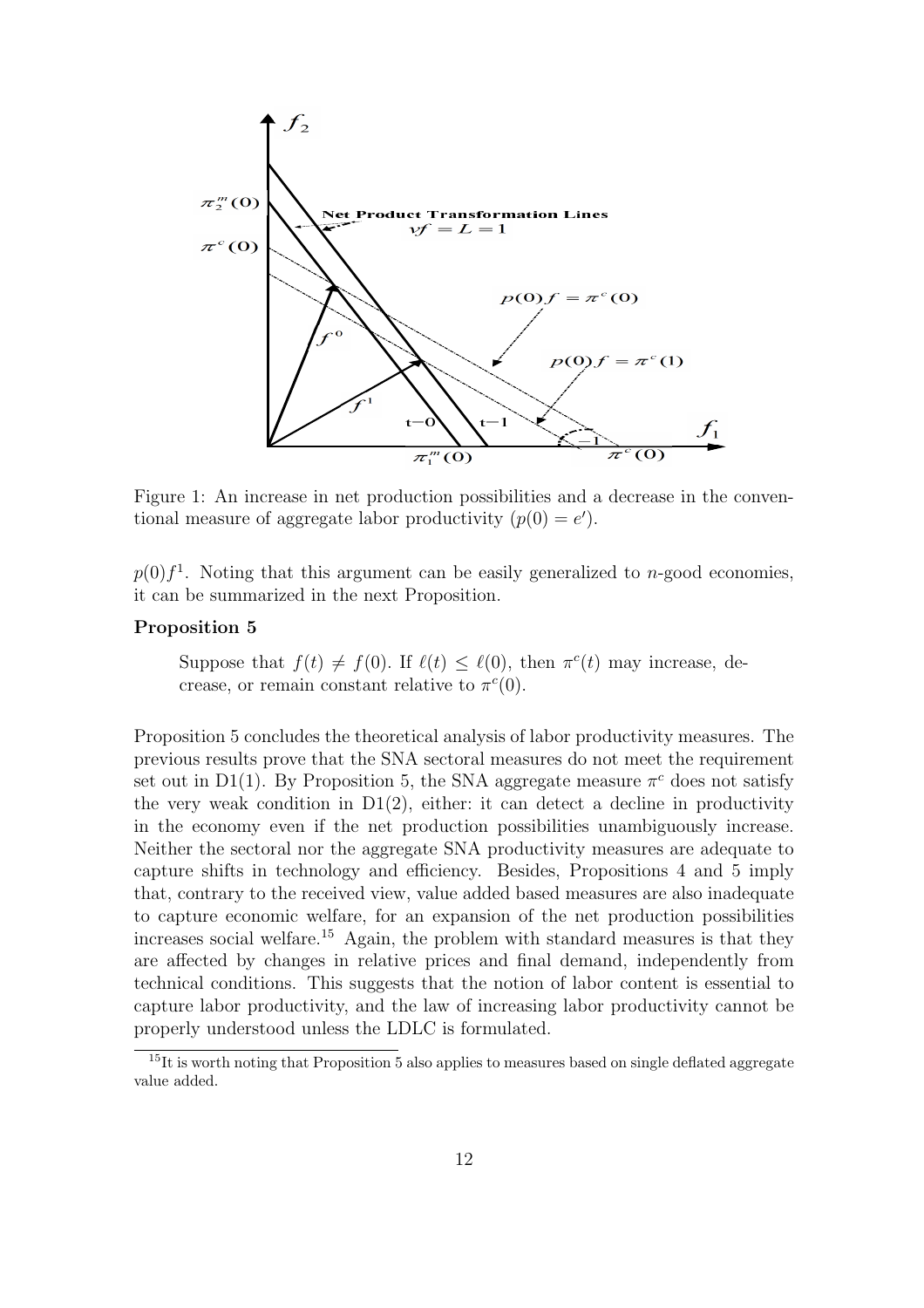#### 3 Technical change and the law of decreasing labor content

Section 2 proves that the classical-Marxian indices  $\pi_j^m = 1/v_j$  represent the only theoretically sound measures of labor productivity, which capture both its technological and its welfare aspects, and thus the LDLC is crucial in order to understand the dynamics of a capitalist economy. In this section, some propositions are derived on the relationship between prices and productivity, by analyzing the conditions under which profitable innovations lower labor values.

Technologies are now more generally described by a 3-tuple  $(K, A, l)$ , where K is a stock matrix whose generic entry  $K_{ij}$  denotes the amount of commodity i that is tied up (as inventory) in the production of commodity  $j$ .<sup>16</sup> Everything is expressed again per unit of commodity output. For the sake of simplicity, it is assumed that the output matrix is equal to the identity matrix, I, but all the results can be extended to technologies with multiple activities as well as joint production, provided the framework outlined in Flaschel (1983) to define labor content is adopted.

In order to avoid a number of uninteresting technicalities, and with no loss of generality, the following standard assumption is made on technology.

#### Assumption 1 (A1)

For any technology  $(K, A, l)$ , A is productive and indecomposable, and  $l > 0$ .

Assumption 1 has two main implications. First, in this paper technical changes in the various sectors of the economy are considered separately and are assumed to occur in individual sectors.<sup>17</sup> Yet  $(A1)$  implies that the effects of sectoral innovations extend throughout the economy. Second, let  $p_{wi} = p_i/w$  be the price of good j in terms of the wage unit, so that  $p_w = p/w$  is the vector of wage prices. In what follows, it is not assumed that  $p_w$  represents long-run production prices: it may well be a vector of (normalized) market prices. By (A1), the Leontief inverse exists and is strictly positive, and so the next Lemma immediately follows, which extends a well-known property of prices of production with uniform profit rates to *any* vector of wage prices which allows for positive profits.

#### Lemma 1

Assume (A1). For any  $p_w$  such that  $p_w > p_w A + l$ , it follows that  $p_w > v$  $l(I - A)^{-1} > 0.$ 

Thus, labor commanded prices are a useful upper estimate for embodied labor costs even if no restrictive assumption on uniform profit rates is made. It is worth noting that in the economy with fixed capital, the inequality  $p_w > p_w A + l$  is a weak

 $16$ For a detailed explanation of the treatment of fixed capital see Bródy (1970) and Flaschel et al. (2010). In this section, it is still assumed that the matrix of depreciation of fixed capital is equal to zero, i.e.  $A^{\delta} = 0$ , but all the results can be extended to the matrix  $\overline{A} = A + A^{\delta}$ , and the corresponding labor values.

<sup>&</sup>lt;sup>17</sup>The reader is referred to Bródy (1970) for the details of the prerequisites for an analysis of technical change in a Leontief IO system.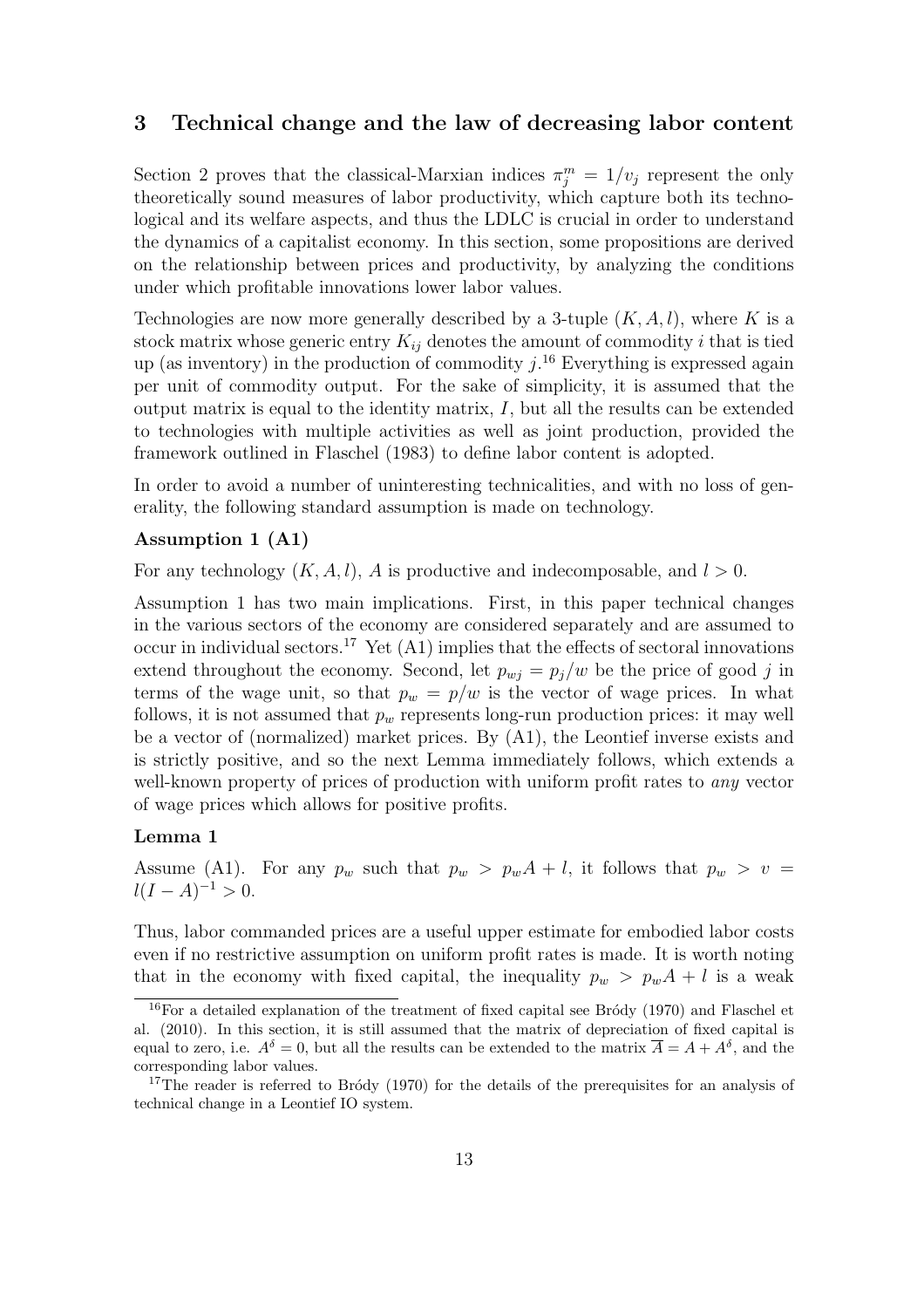condition and it is only necessary for positive profits to occur in all sectors.

Let  $r_j$  be the profit rate on capital advanced in sector j. Definition 2 distinguishes various forms of technical change, depending on their effect on unit costs and on labor values, and on whether they tend to substitute labor for capital, or viceversa.

#### Definition 2

1. Technical change  $(K_j, A_j, l_j) \mapsto (K_j^*, A_j^*, l_j^*)$  is profitable if and only if, at initially given prices  $p_w$  such that  $p_{wj} = r_j p_w K_j + p_w A_j + l_j$  and  $r_j > 0$ :

$$
r_j p_w K_j + p_w A_j + l_j > r_j p_w K_j^* + p_w A_j^* + l_j^*.
$$

2. Technical change  $(K_j, A_j, l_j) \mapsto (K_j^*, A_j^*, l_j^*)$  is *progressive* if and only if

$$
v = vA + l > v^*A^* + l^* = v^*.
$$

Similarly, technical change is *regressive* if and only if  $v < v^*$ .

3. Technical change  $(K_j, A_j, l_j) \mapsto (K_j^*, A_j^*, l_j^*)$  is: (i) fixed-capital using  $(KU)$  if and only if  $K_j \leq K_j^*$  and *fixed-capital saving (KS)* if and only if  $K_j \geq K_j^*$ ; (ii) circulating capital using (CU) if and only if  $A_j \n\t\leq A_j^*$  and circulating capital saving (CS) if and only if  $A_j \geq A_j^*$ ; and (iii) labor using (LU) if and only if  $l_j \leq l_j^*$  and labor saving  $(LS)$  if and only if  $l_j \geq l_j^*$ .

Definition 2 generalizes the definitions in Roemer (1977) to economies with capital tied up in production and to any vector of wage prices,  $p_w$ : profits are treated as a mere residual and no assumptions are made on the uniformity of profit rates or on the determination of  $p_w$ .<sup>18</sup> It is worth noting that in Definition 2(3), innovations are defined in physical terms and they are monotonic in all produced inputs. Although this may seem a stringent condition in an  $n$ -good space, it is in line with the definitions of capital-using (or capital-saving) technical changes used in policy debates and with intuitive notions of the mechanization process that has characterized much of capitalist development. However, as argued below, the main results of this paper can be extended to more general types of technical change.<sup>19</sup>

Next, define the following auxiliary intermediate input matrix:

$$
A^{*+} = \max\{A^*, A\} \ge A^*.
$$

If j is the sector subject to technical change, the auxiliary matrix  $A^{*+}$  is CU with respect to A if  $A_{ij}^* > A_{ij}$ , for at least some i. Based on  $A^{*+}$ , a specific class of innovations is considered below and the following assumption is made:

<sup>&</sup>lt;sup>18</sup>In Roemer (1977), cost-reducing innovations are called *viable*, but the notion of *profitability* more explicitly conveys the idea of monetary, rather than physical, magnitudes.

<sup>19</sup>As Roemer (1977, p.410) notes, it is also not restrictive to focus on technical changes where all labor values change in the same direction. If technical change occurs in one sector at a time, this will not produce value changes in opposite directions in different sectors.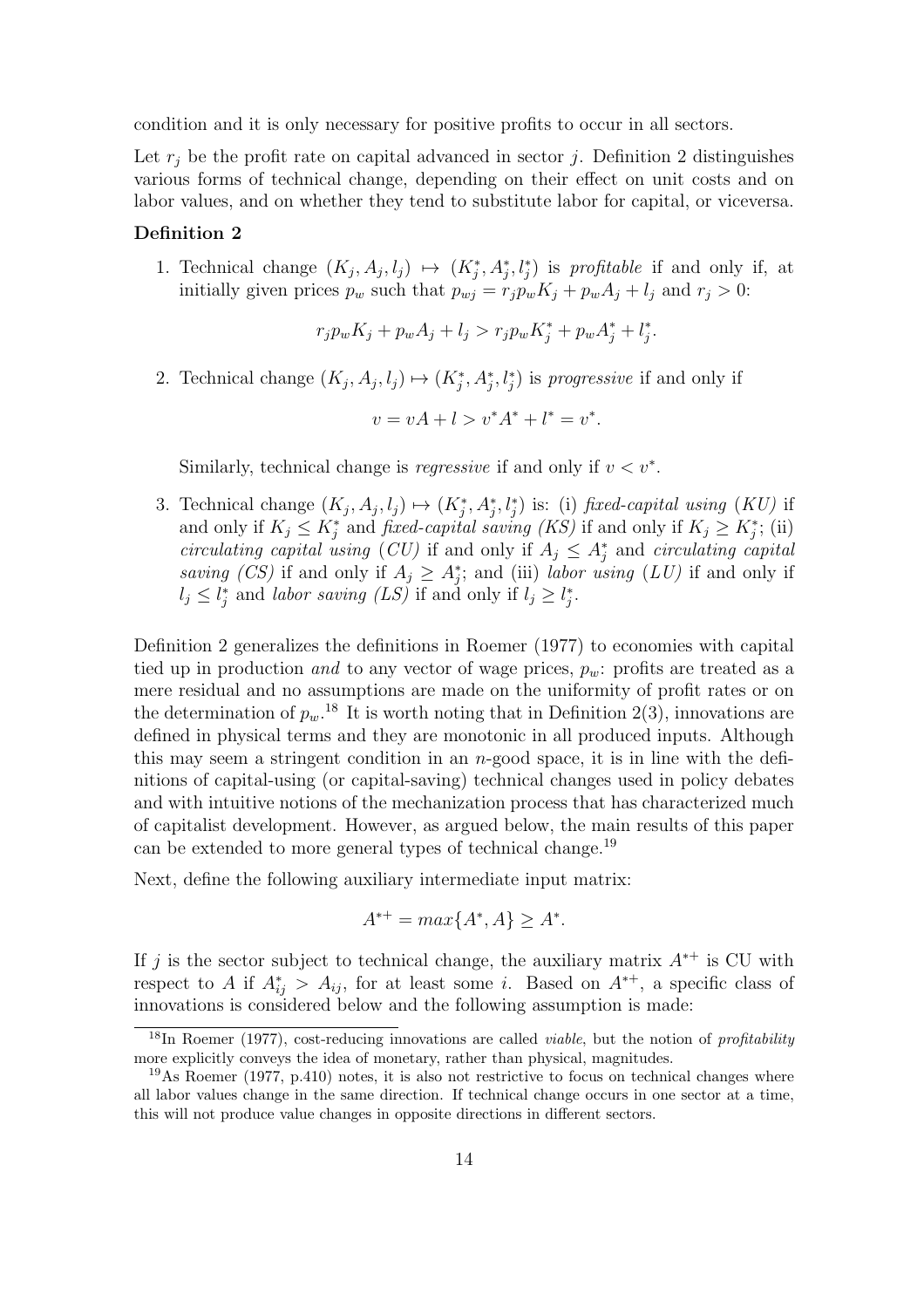#### Assumption 2 (A2)

For any profitable KU–LS technical change  $(K_j, A_j, l_j) \mapsto (K_j^*, A_j^*, l_j^*)$ , the following inequality holds:  $p_w A_j + l_j > p_w A_j^{*+} + l_j^*$ .

Assumption 2 states that the main part of the cost-reduction process occurs via changes in the capital that is tied up in production, which allows for significant reductions in labor costs. Instead, changes in intermediate inputs are unsystematic and secondary, and therefore profitable even if the auxiliary matrix  $A^{*+}$  is considered. (A2) rules out only secondary profitable technical changes, and yields no major loss of generality in the analysis of LS innovations. Then, the first key result on technical change in general economies with fixed capital can be derived.

#### Theorem 1

Assume (A1). Let  $p_w > p_wA + l$ . Under (A2), all KU–LS profitable technical changes are progressive. However, there are KU–LS progressive technical changes which are not profitable.

Theorem 1 is quite general and by no means obvious. For it proves that cost-reducing innovations that substitute fixed capital for labor are progressive, even if no stringent assumption is made concerning the effect of technical change on intermediate inputs. Therefore, in general, LS innovations will reduce the labor content of goods and increase net production possibilities. Yet profitable KU-LS innovations do not fully exploit the potential of technical progress to increase labor productivity. For there exist feasible technologies that will not be adopted by capitalists that would yield social welfare improvements by increasing net production possibilities.

The proof that profitable KU-LS innovations increase consumption and investment opportunities has relevant implications for the LDLC and the understanding of capitalist economies. For it derives a systematic relationship between certain forms of technical change, profit maximizing behavior, and labor values. Empirically, one may conjecture that distributive conflict and increasing wages have introduced a bias in the direction of technical change towards KU-LS changes that may partly explain the secular increase in labor productivity observed in capitalist economies. Theoretically, although class conflict is not analyzed in this paper, one may construct a plausible scenario in which wage increases induce KU-LS technical change, and so a decrease in labor content. This argument may provide microfoundations to the LDLC, which need not be based on - but, of course, can be supplemented by - probabilistic considerations. The price implications of technical changes may indeed be chaotic, as Farjoun and Machover argued, but the quantity implications investigated in this paper are independent of such chaotic behavior.

The result in Theorem 1, however, cannot be extended to other types of innovations. Theorem 2 proves that there may be profitable KS-LU innovations that reduce the economy's net production possibilities, and thus social welfare.

#### Theorem 2

Assume (A1)-(A2). Let  $p_w > p_w A + l$ . All KS-LU progressive technical changes are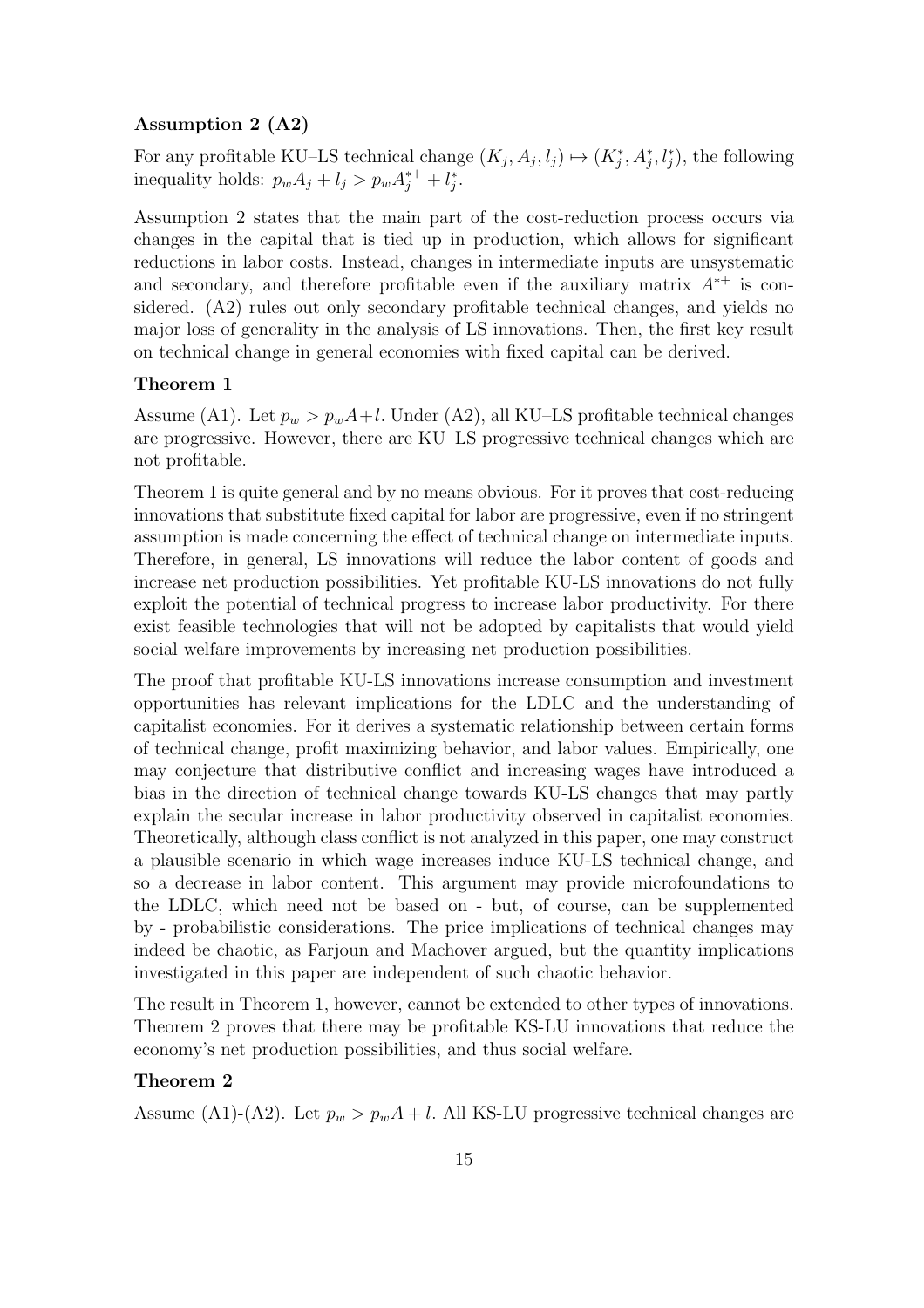weakly profitable. However, there are KS–LU profitable technical changes which are not progressive. More precisely, a technical change is progressive if and only if  $v_j > v A_j^* + l_j^*.$ 

Together with Theorem 1, Theorem 2 provides a full description of technical change in a capitalist economy with capital tied up in production. Theorem 2 characterizes the conditions under which KS-LU progressive technical change occurs: KS-LU innovations are progressive, and thus increase social welfare, if and only if they reduce the labor content of a commodity in terms of the old labor values. Thus, Theorem 2 implies that the problematic situation with respect to technological regress is, generally speaking, the labor-using case. To be specific, labor productivity falls if the following inequalities hold simultaneously

$$
r_j p_w K_j + p_w A_j + l_j > r_j p_w K_j^* + p_w A_j^* + l_j^*, \quad l_j \le l_j^*, \quad v_j < v A_j^* + l_j^*.
$$

In Theorem 2, labor values move all in the same direction, i.e., if labor productivity falls in some sectors, then it falls in all of them. Therefore it is unambiguously clear whether the set of net production possibilities expands or contracts. In the KS-LU case with  $v_j < v A_j^* + l_j^*$ , it contracts, as the labor contents of all commodities rise. Hence capitalist choices leading to KS-LU technical change may have adverse effects on economic development, since they may undermine the LDLC and thus decrease consumption and investment opportunities, and periods characterized by KS-LU technical change may be plagued by productivity slowdowns.

Theorems 1 and 2 generalize Roemer's (1977) results in economies with circulating capital and they identify some systematic connections "between the visible and the invisible - between price and labour-content" (Farjoun and Machover, 1983, p.84). As noted above, given the KU-LS nature of technical progress in actual capitalist economies, Theorem 1 sheds some light on the LDLC, by identifying a link between profit-driven individual actions and the behavior of labor content. Instead, Theorem 2 can be interpreted as identifying another (potential) failure of the invisible hand. The case  $v_j = v A_j^* + l_j^*$  is the dividing line that separates strictly falling from strictly rising labor contents. This dividing line is expressed in terms of labor values, and thus it is not visible to agents in the economy, who take their profit-maximizing decisions based on price magnitudes. As a result, individually rational decisions may lead to socially suboptimal outcomes.

As a final remark, it is worth stressing again the generality of Theorems 1 and 2. Although the innovations considered are defined in physical terms, consistently with Definition 2(3), it is possible to derive both results using weaker notions of technical change based on the cost of fixed capital  $p_w K_j$ .

#### 4 Productivity measures and the LDLC: Empirical results

This section provides an empirical illustration of the main concepts and propositions discussed above. For this purpose, the IO dataset constructed by Kalmbach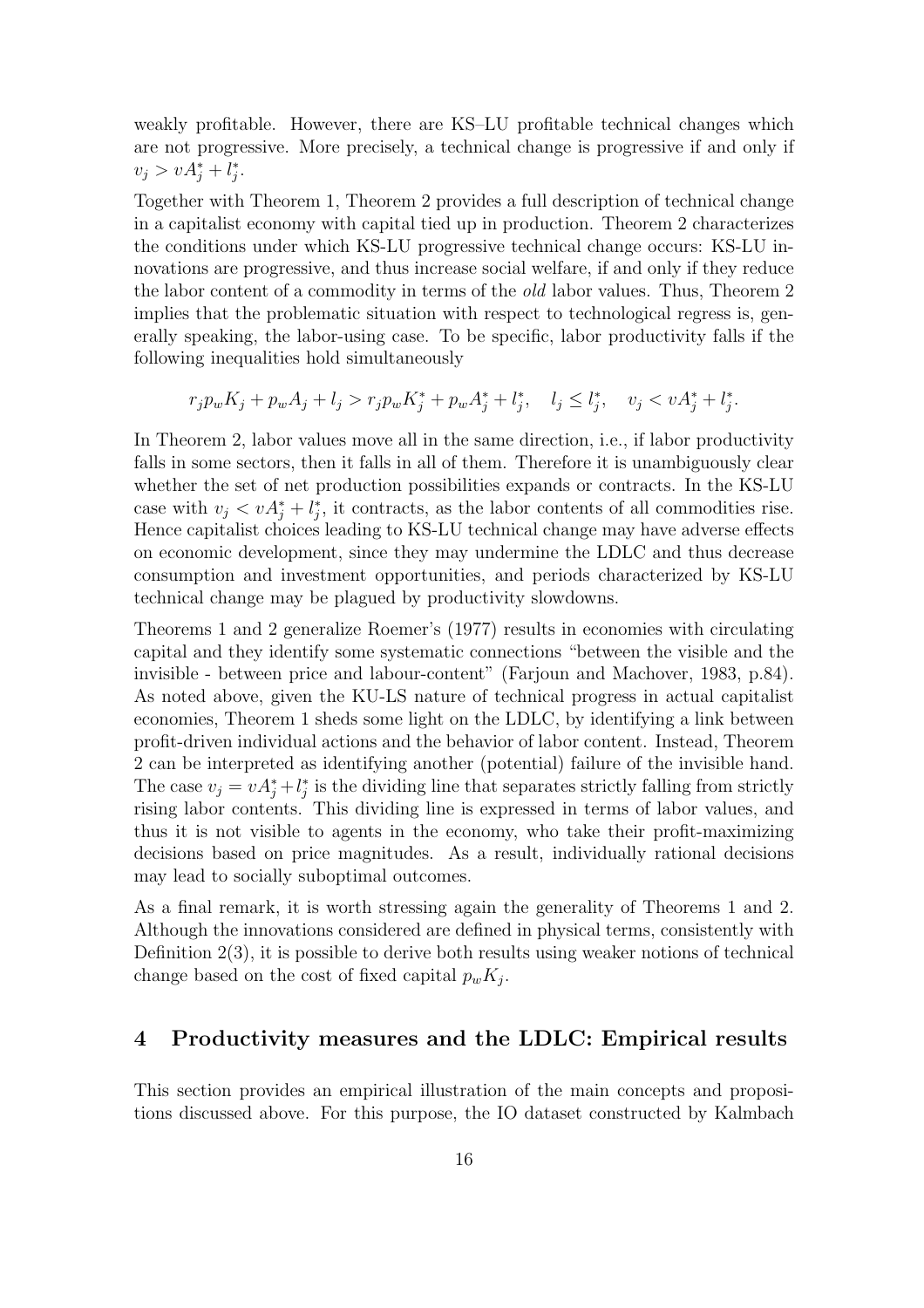et al. (2005) in their study of the German economy (1991 – 2000) is considered. Kalmbach et al. group the 71 original sectors into seven macro-sectors. They divide the industrial sector into agriculture, manufacturing, and construction. Within manufacturing itself, they further distinguish more traditional industries from the so-called 'export core' (a crucial subsector in an export-oriented country like Germany), which comprises the four single production sectors with the highest exports: chemical, pharmaceuticals, machinery, and motor vehicles. They also distinguish between three main types of services: business-related services, consumer services, and social services. For their aggregation, Kalmbach et al. adopt a broad definition of business-related services by including wholesale trade, communications, finance, leasing, computer and related services, research and development services, in addition to business-related services in a narrow sense. Consumer services instead include: retail trade, repair, transport, insurance, real estate services, and personal services. Table 4 summarizes the seven (macro) sectors thus obtained and the sectoral output shares (in percentages, for the year 2000).

| 1: | Agriculture                    | 1.33  |
|----|--------------------------------|-------|
| 2: | Manufacturing, the export core | 12.37 |
| 3: | Other manufacturing            | 22.55 |
| 4: | Construction                   | 6.29  |
| 5: | Business-related services      | 21.36 |
| 6: | Consumer services              | 23.35 |
| 7: | Social services                | 12.75 |
|    |                                |       |

Table 4: The 7-sectoral structure of the economy.

The technological coefficients of the 7-sectoral aggregation are reported in table 4, which shows the intermediate IO matrix  $A$  of the German economy for the year 1995 per 10<sup>6</sup> Euro of output value. The double-deflated coefficients  $\tilde{a}_{ij}$  are used to characterize the entries of A. There are also (not shown) a depreciation matrix,  $A^{\delta}$ , a fixed capital matrix, K, and a vector of labor coefficients, l.

In order to calculate the labor values of the seven sectors, the formula  $v = l(I - A - I)$  $A^{\delta}$ <sup>-1</sup> is used in each of the ten years under consideration. The classical-Marxian measures,  $\pi_j^m$ , are then derived as the reciprocal of the entries of v. Instead, dividing each of the 70 real value added items (per  $10^6$  Euro output value) by the corresponding labor coefficient (per  $10<sup>6</sup>$  Euro output value) one obtains the conventional measures of labor productivity,  $\pi_i^c$ . The time series of the two productivity measures for six of the seven sectors are shown in figure 2.<sup>20</sup>

The empirical evidence confirms the main conclusions of the paper. Concerning the measurement of labor productivity, the data shows that the two series  $\pi_j^m$ ,  $\pi_j^c$  are

<sup>20</sup>Social services are omitted because they are subject to processes that in general are not determined by profit-maximizing firms. Details of the computations of the time series of the two indices are available from the authors upon request.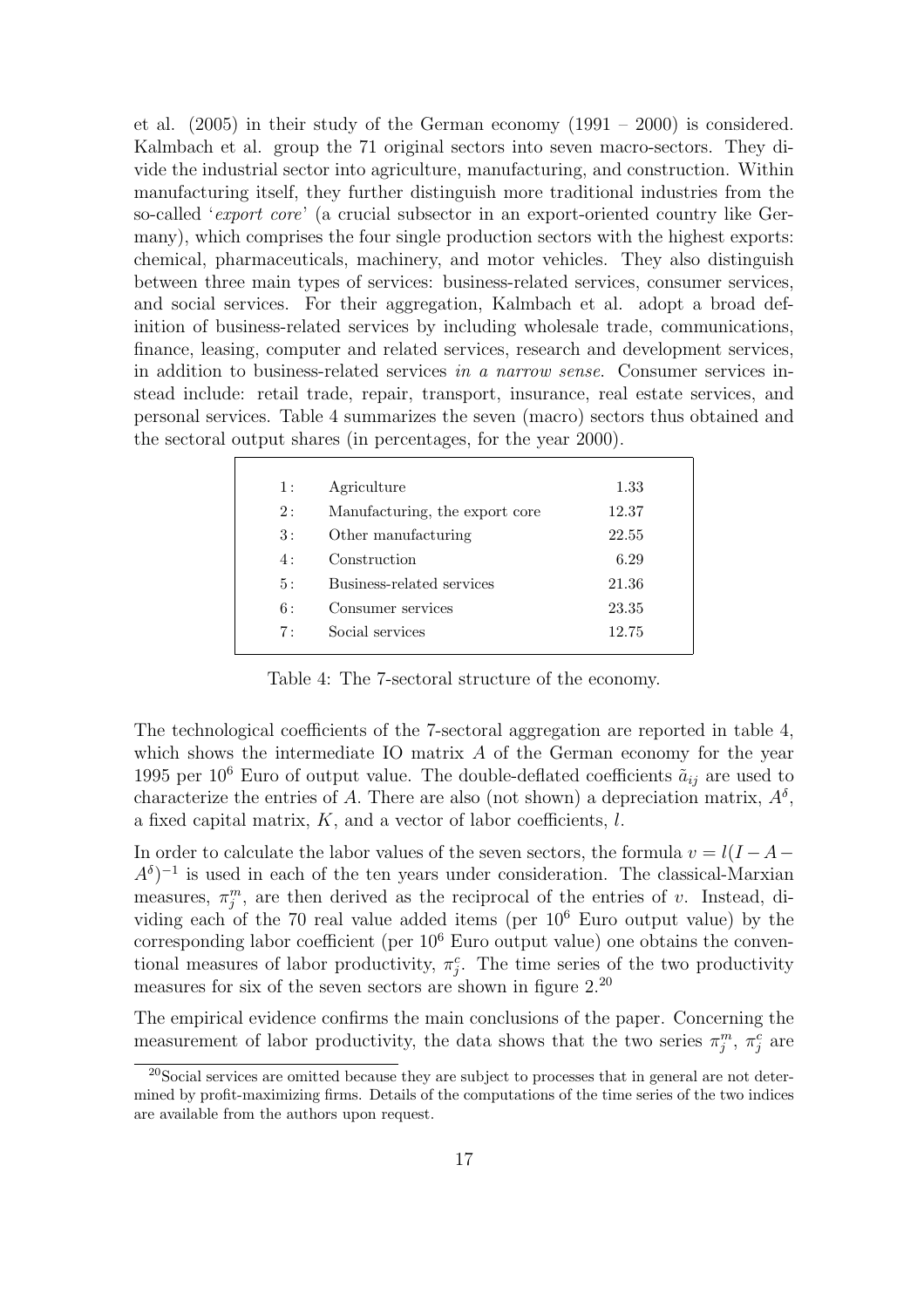|       |       | $\overline{2}$ | 3     | 4     | 5     | 6     | 7     |
|-------|-------|----------------|-------|-------|-------|-------|-------|
| $1$ : | 0.030 | 0.000          | 0.047 | 0.000 | 0.000 | 0.002 | 0.002 |
| 2:    | 0.081 | 0.241          | 0.050 | 0.021 | 0.003 | 0.008 | 0.014 |
| 3:    | 0.159 | 0.226          | 0.338 | 0.286 | 0.030 | 0.060 | 0.065 |
| 4:    | 0.010 | 0.005          | 0.009 | 0.020 | 0.007 | 0.034 | 0.020 |
| 5:    | 0.137 | 0.107          | 0.126 | 0.088 | 0.291 | 0.118 | 0.080 |
| 6:    | 0.032 | 0.044          | 0.045 | 0.100 | 0.071 | 0.139 | 0.044 |
| 7:    | 0.034 | 0.008          | 0.013 | 0.007 | 0.009 | 0.014 | 0.025 |

Table 5: Technological coefficients of the 7-sectoral aggregation (FRG,1995).

very different, as expected from the analysis in section 2. First of all, apart from the remarkable exception of sector 3, the levels of the two measures are sharply different in all sectors and in virtually every year of the sample, with no recognizable overall pattern (in some sectors the standard measures are higher than the IO indices, but the opposite happens in other sectors) and with differences even in the relative ranking of sectors in terms of their labor productivity. By Proposition 2 above, this is to be expected, given the wide sectoral differences in productivity. Secondly, even the qualitative behavior of the two indices over time is very different, as expected from Proposition 4. In sector 4, both the trend and the year-on-year behavior of the two variables are markedly different. The Marxian measure of productivity has risen over time, while the conventional SNA measure shows a sharp increase immediately after the German reunification but a significant decline thereafter. Even setting aside the construction sector (where measurement problems may play a role), in various instances the two indices provide opposite verdicts concerning the direction of change of labor productivity over time. Particularly striking examples are sector 2: 1995-96 (and to a lesser extent 1997-98); sector 3: 1994-95 (and to a lesser extent 1997-98); sector 5: 1993-1995; and last but not least sector 6: 1997-2000, which is characterized by a similar, if less pronounced, overall pattern as sector  $4.\overline{21}$ 

In sum, the *theoretical* differences between the two measures do give rise to significant *empirical* discrepancies. The standard SNA indices  $\pi_j^c$  lack theoretical foundations, as argued in section 2 above, and they can also be very misleading in empirical analysis, as the evidence in figure 2 forcefully shows.

Concerning the relation between prices, profits, and labor values, all the tables in figure 2 show that the LDLC holds for the German economy (1991-2000). The classical-Marxian indices of labor productivity show a clear upward trend in all sectors. This result seems robust and it is consistent with the findings of previ-

 $21$ It is worth noting in passing that sector 7, social services (not shown in figure 2), has a similar pattern as sector 6.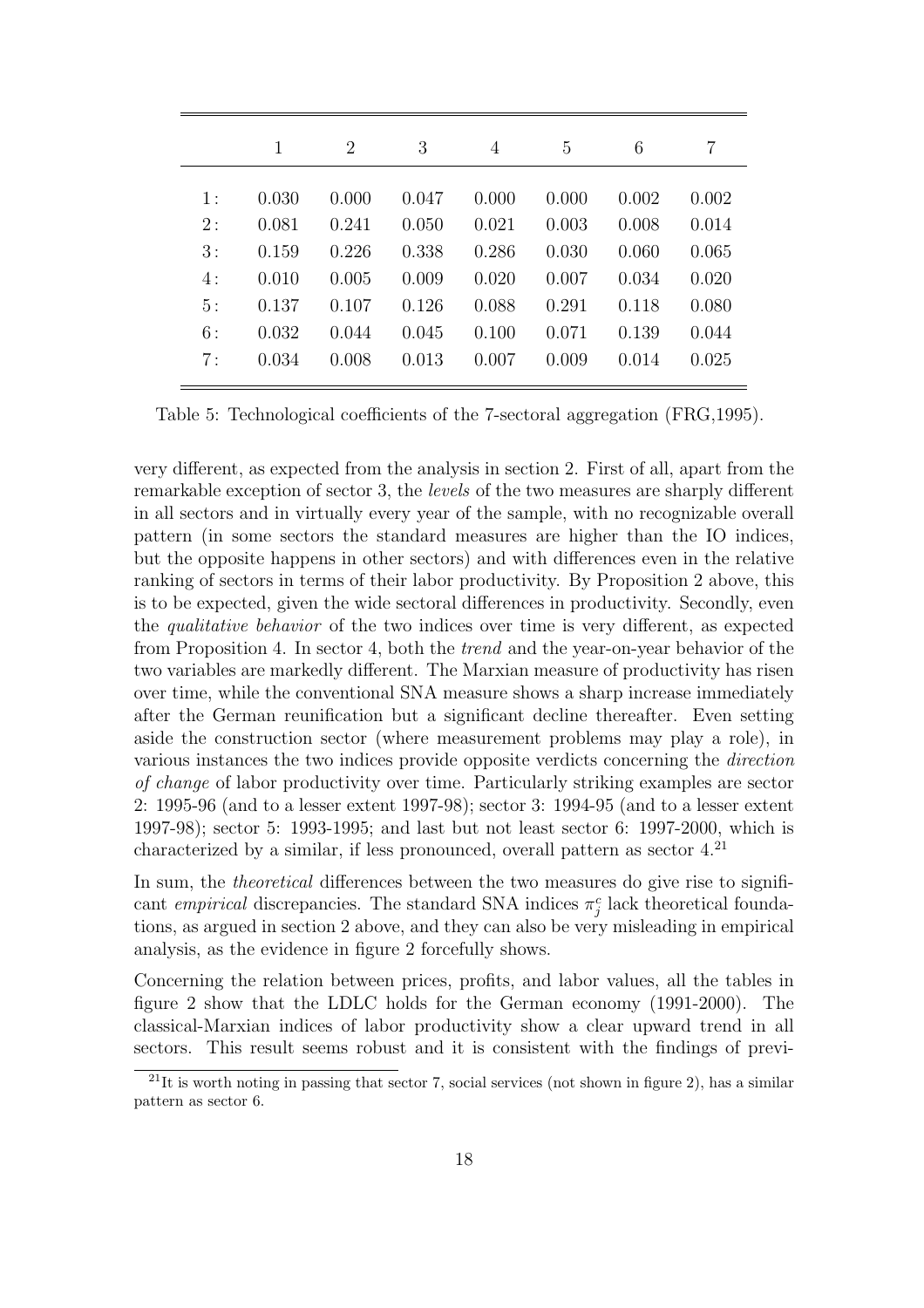

Figure 2: Comparing conventional and Marxian labor productivity indices:  $\pi_j^c$ ,  $1/v_j$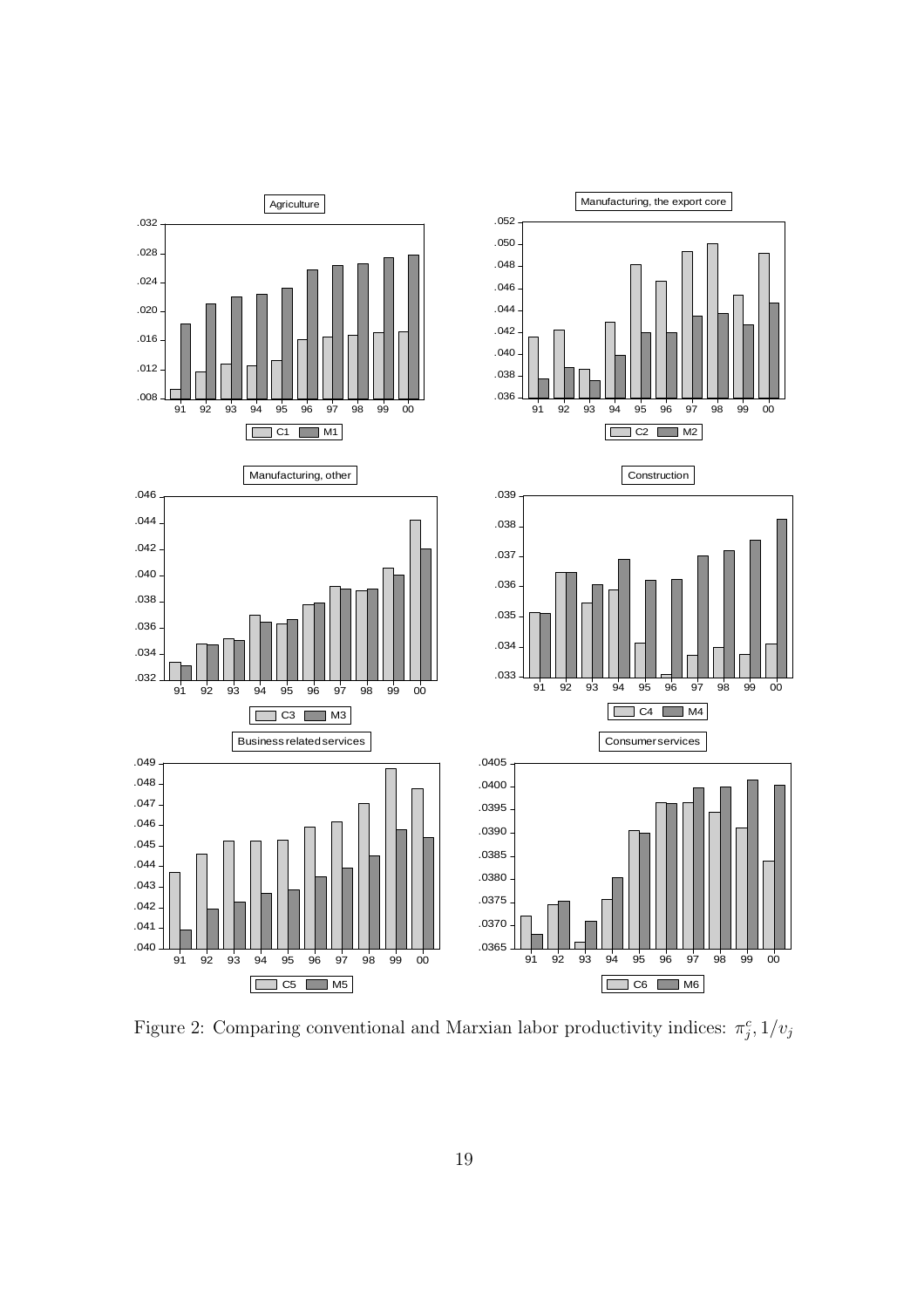ous studies (see, for example, Gupta and Steedman, 1971; Wolff, 1985; de Juan and Febrero; 2000), even though only few contributions explicitly focus on sectoral productivities.

#### 5 Conclusions

This paper analyzes the *law of decreasing labor content* (LDLC) originally formulated by Farjoun and Machover (1983). First, the issue of the relevance of the LDLC is addressed. It is argued that the IO indices based on the classical-Marxian labor values are the only theoretically sound measures of labor productivity. Instead conventional indices based on real value added per worker are theoretically questionable and less reliable empirically. The notion of labor content is necessary to understand labor productivity and the LDLC is central in order to understand the dynamics of capitalist economies. Indeed, "Without the concept of labour-content, economic theory would be condemned to scratching the surface of phenomena, and would be unable to consider, let alone explain, certain basic tendencies of the capitalist mode of production" (Farjoun and Machover, 1983, p.97).

Second, the dynamics of labor productivity in capitalist economies is analyzed in a general linear model with fixed capital. It is proved that capitalists' maximizing behavior is neither necessary nor sufficient for the implementation of productivityenhancing and welfare improving innovations. Further, it is shown that the type of capital-using labor-saving profitable innovations that have characterized capitalist economies tend to lower labor values, which may provide a deterministic foundation for the LDLC. Some empirical evidence is also provided, which shows that the LDLC holds in the German economy after the reunification.

The analysis in this paper can be extended in various directions. From the empirical viewpoint, the discussion in section 4 is preliminary and only a first step towards a comprehensive investigation of alternative productivity measures. Further, a systematic econometric investigation of the theoretical relations between technical change and productivity explored in section 3 would be interesting.

From the viewpoint of economic theory, the main conclusions have some broad implications that may be worth exploring further. The analysis of productivity measures sheds some new light on old debates between classical and neoclassical approaches. As Glyn (2004, p.6) aptly noted, "there has always been a tension between the classical notion of productivity which is tied directly to the conditions of production ... and the neoclassical view where productivity is measured by the appropriation of income." This paper shows that the neoclassical value-added based measures are indeed inappropriate to capture efficiency and technological conditions, and the classical, IO perspective is the appropriate one. Interestingly, however, it is not clear that value-added measures are satisfactory as indicators of income appropriation and economic welfare, either.

Further, the analysis suggests that the strength of the labor theory of value may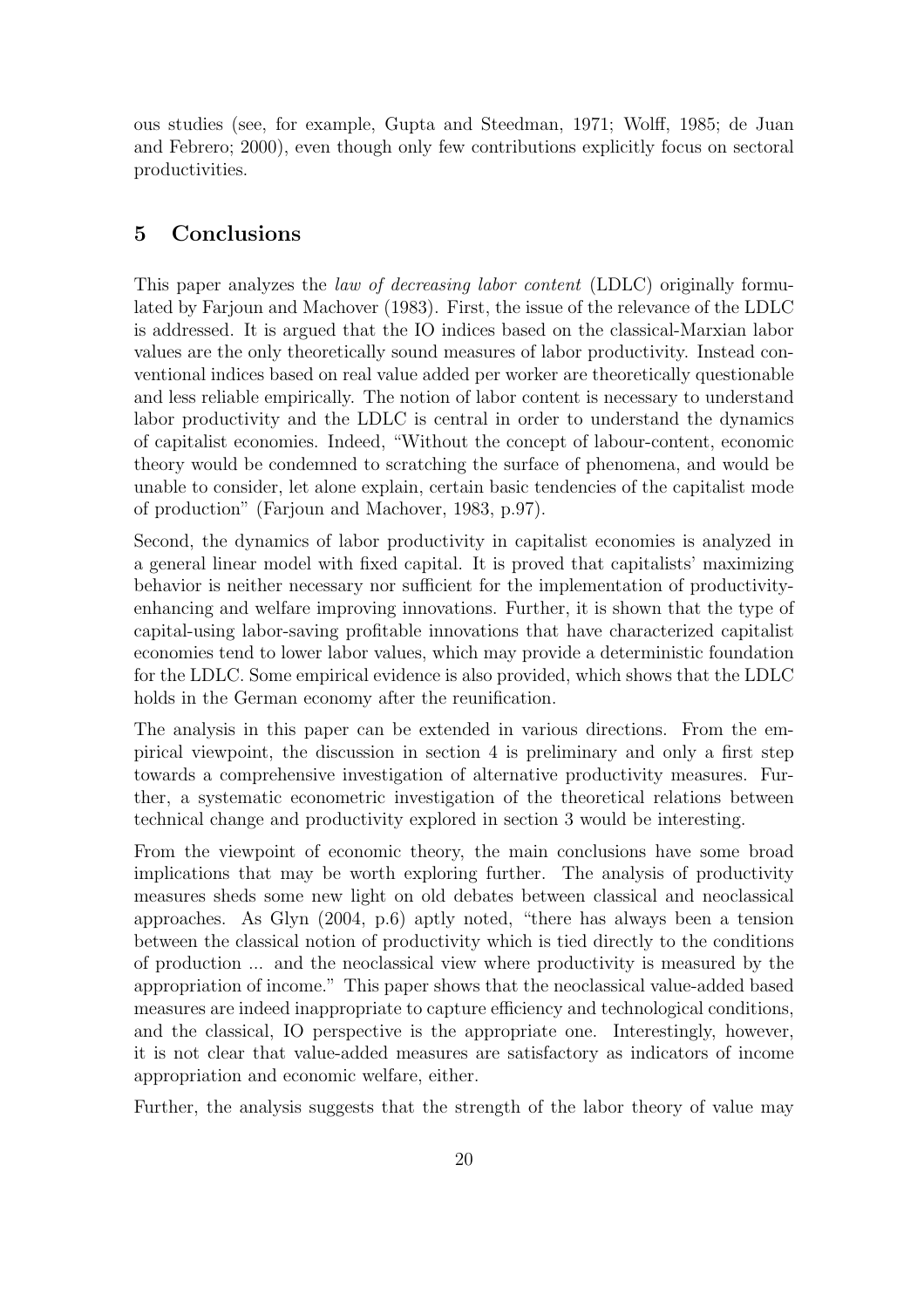not lie primarily in the prediction of price movements (even though total labor costs are an important  $-$  if not the central  $-$  component in actual price changes when measured in terms of the wage-unit). Instead, the so-called "Dual System Approach" to the Marxian labor theory of value may be more relevant, whereby labor values and (actual or production) prices are considered side by side, and labor values are important as part of a system of national accounts. In reciprocal form, they provide measures of labor productivity that identify the implications of technical change, a central phenomenon in capitalist economies. This interpretation can be traced back to Marx himself and his discussion of the reciprocal relationship between labor values and the measurement of labor productivity in Capital I (Chapter 1, section 1). The exploration of these implications must be left here for future research, however.

#### 6 Appendix: Proofs of Theorems 1 and 2

#### Proof of Theorem 1:

In order to prove the first part of the statement we need to consider three cases. **Case 1.** Suppose that  $A_j^* = A_j$ , so that  $A^* = A$ . Then by (A2) it follows that  $l \geq l^*$ and by  $(A1)$   $v^* < v$ . ¢

**Case 2.** Suppose that  $A_j^* \leq A_j$ . Then, by definition  $(A_j^*, l_j^*)$ is CS-LS with respect to  $(A_j, l_j)$ , according to Definition 2(3), and it is immediate to show that  $v^* < v$ .

**Case 3.** Suppose that  $A_{ij}^* > A_{ij}$ , for at least some *i*. Then, consider the auxiliary matrix  $A^{*+}$  and define the vector of auxiliary labor values  $v^{*+} = v^{*+}A^{*+} + l^*$ . Note matrix  $A^+$  and define the vector of aux that, according to Definition 2(3),  $(A_i^*$  $j^*, l_j^*$  is CU-LS with respect to  $(A_j, l_j)$ , and by (A2)  $p_w A_j + l_j > p_w A_j^{*+} + l_j^{*}$ , or equivalently,  $p_w (A_j^{*+} - A) - (l - l^{*}) \leq 0$ .

Next, by Lemma 1, we know that  $0 < v < p_w$ , so that the latter inequality implies

$$
v(A^{*+} - A) - (l - l^*) \le 0,
$$

and thus

$$
vA^{*+} + l^* \le vA + l = v.
$$

By recursive application of the latter inequality, we get:

$$
v(t+1) = v(t)A^{*+} + l^* \le v(t),
$$

 $t = 0, 1, 2, 3, \ldots$ , with  $v(0) = v$ . This sequence is bounded below and monotonically decreasing and thus it converges to the vector

$$
v(\infty)A^{*+} + l^* = v(\infty) = v^{*+}.
$$

Therefore, by (A1) it follows that  $v^{*+} < v$ , so that  $(A_i^*)$  $j^{*+}, l_j^*$ ¢  $\binom{a}{j}$ ,  $\binom{s}{j}$  is progressive with respect to  $(A_j, l_j)$ . Finally, note that by definition  $(A_j^*, l_j^*)$  is CS-LS with respect to  $A_i^{*+}$ <sup>\*+</sup>,  $l_j^*$ ), according to Definition 2(3) and therefore it is immediate to prove that  $v^*$  <  $v^{*+}$ , which implies  $v > v^{*+} > v^*$ .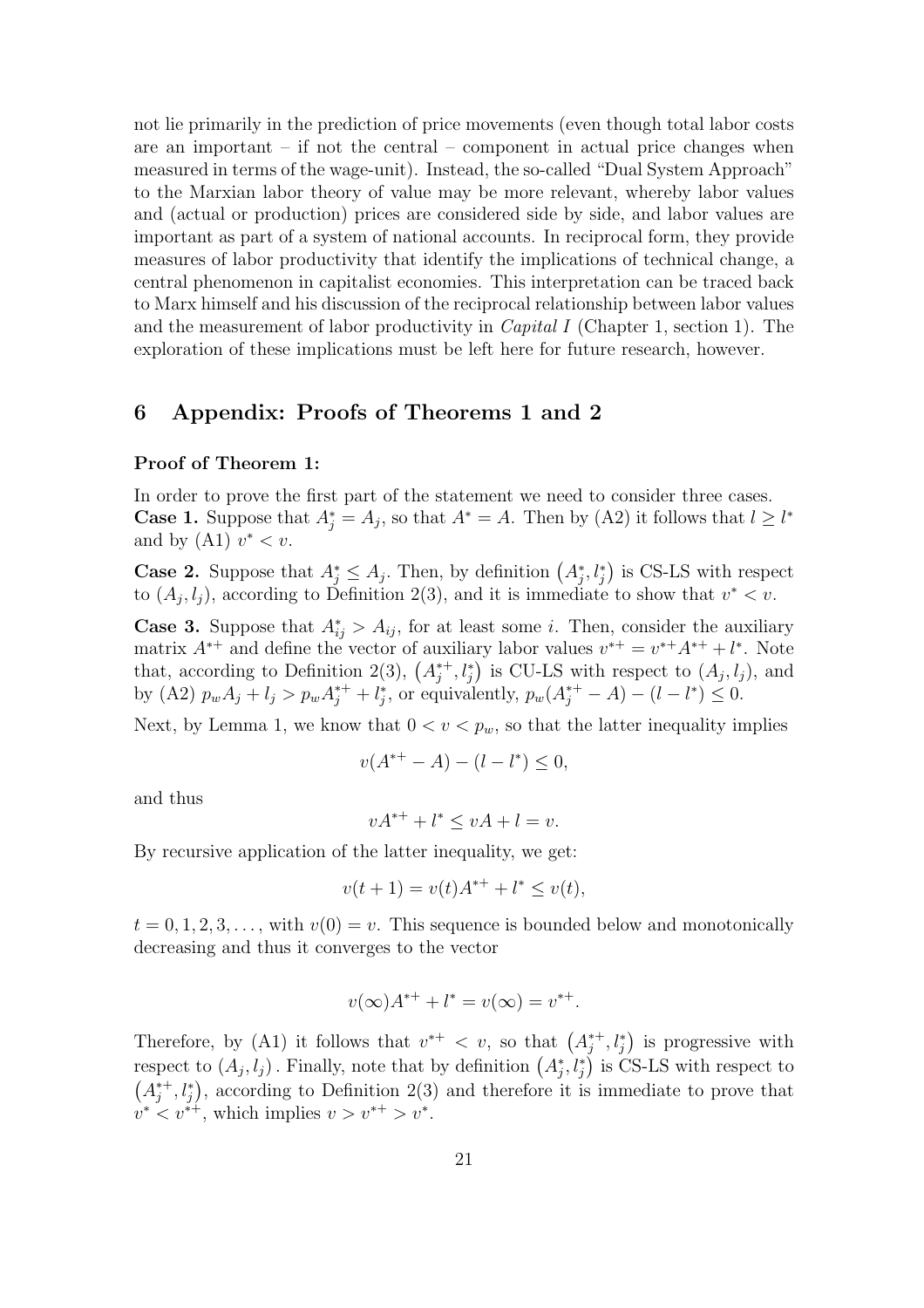The second part of the statement follows noting that there may be CU-LS technical changes with  $v^* < v$ , such that  $p_w A_j + l_j \leq p_w A_j^* + l_j^*$  at the initial price vector  $p_w > p_w A + l$ , because the latter is not proportional to v in general, and noting that for KU-LS technical changes if  $p_w A_j + l_j \leq p_w A_j^* + l_j^*$  then  $r_j p_w K_j + p_w A_j + l_j <$  $r_j p_w K_j^* + p_w A_j^* + l_j^*.$ 

Remark: The recursive argument used in the proof of case 3 can be modified to provide an alternative demonstration of Proposition 8 in Roemer (1977).

#### Proof of Theorem 2:

1. Consider KS-LU progressive technical change  $(K_j, A_j, l_j) \rightarrow$ ¡  $K_j^*, A_j^*, l_j^*$ ¢ . If  $p_w A_j + l_j \geq p_w A_j^* + l_j^*$ , then the desired result immediately follows noting that technical change is KS, so that  $K_j \geq K_j^*$  and therefore  $r_j p_w K_j > r_j p_w K_j^*$  at initial prices  $p_w$  such that  $p_w > p_w A + l$ . Therefore suppose  $p_w A_j + l_j < p_w A_j^* + l_j^*$ . Since technical change is progressive, then by Lemma 1  $p_w > v > v^*$ . The latter inequalities imply that  $p_w > p_w A^* + l^*$ . Suppose, by way of contradiction, that  $p_{wj} = r_j p_w K_j + p_w A_j + l_j < r_j p_w K_j^* + p_w A_j^* + l_j^*$ . The latter inequality implies that  $p_{wj} = r_j p_w \Lambda_j + p_w A_j + t_j \leq r_j p_w \Lambda_j + p_w A_j + t_j$ . The latter mequanty implies that<br>the KU-LS technical change  $(K_j^*, A_j^*, l_j^*) \to (K_j, A_j, l_j)$  is profitable and therefore, since the premises of Theorem 1 are satisfied, it is progressive so that  $v^* > v$ , a contradiction. Therefore, we have  $p_{wj} = r_j p_w K_j + p_w A_j + l_j \geq r_j p_w K_j^* + p_w A_j^* + l_j^*$ .

2. In order to prove the second part of the statement, note that if KS-LU technical change  $(K_j, A_j, l_j) \rightarrow (K_j^*, A_j^*, l_j^*)$  is profitable, and thus  $r_j p_w K_j + p_w A_j + l_j >$  $r_j p_w K_j^* + p_w A_j^* + l_j^*$ , this has no implication on the inequality  $v_j \geqq v A_j^* + l_j^*$ . Then, we prove that technical change is progressive if and only if  $v_j > v \tilde{A}_j^* + l_j^*$ .

First, note that  $v_j > vA_j^* + l_j^*$  implies  $vA^* + l^* \le vA + l = v$ , and therefore it is possible to construct an infinite sequence

$$
v(t+1) = v(t)A^* + l^* \le v(t), \ t = 0, 1, 2, 3, \dots,
$$

with  $v(0) = v$ , which is monotonically decreasing, and bounded below, and thus converges to  $v(\infty)A^* + l^* = v(\infty) = v^*$ ,  $v^* > 0$ . By (A1) it follows that  $v > v^*$ .

Next, note that if  $v_j = v A_j^* + l_j^*$ , technical change is neither progressive nor regressive. Finally, suppose  $v_j < v A_j^* + l_j^*$ . Then  $v \le v A^* + l^*$  and we can consider the following monotonically increasing sequence

$$
v(t) \le v(t)A^* + l^* = v(t+1), \ t = 0, 1, 2, 3, \dots,
$$

with  $v(0) = v$ . By Lemma 1,  $v < p_w$  and by profitability it follows that  $p_w A^* + l^* \leq$  $p_w$ . Therefore:

$$
v(t) \le v(t)A^* + l^* = v(t+1) < p_w A^* + l^* \le p_w, \ t = 0, 1, 2, 3, \dots
$$

so that the sequence is bounded above by the vector  $p_w$ , and therefore it converges to:

$$
v(\infty) = v(\infty)A^* + l^* = v^*, \quad v^* > 0.
$$

By (A1)  $v < v^*$  must hold.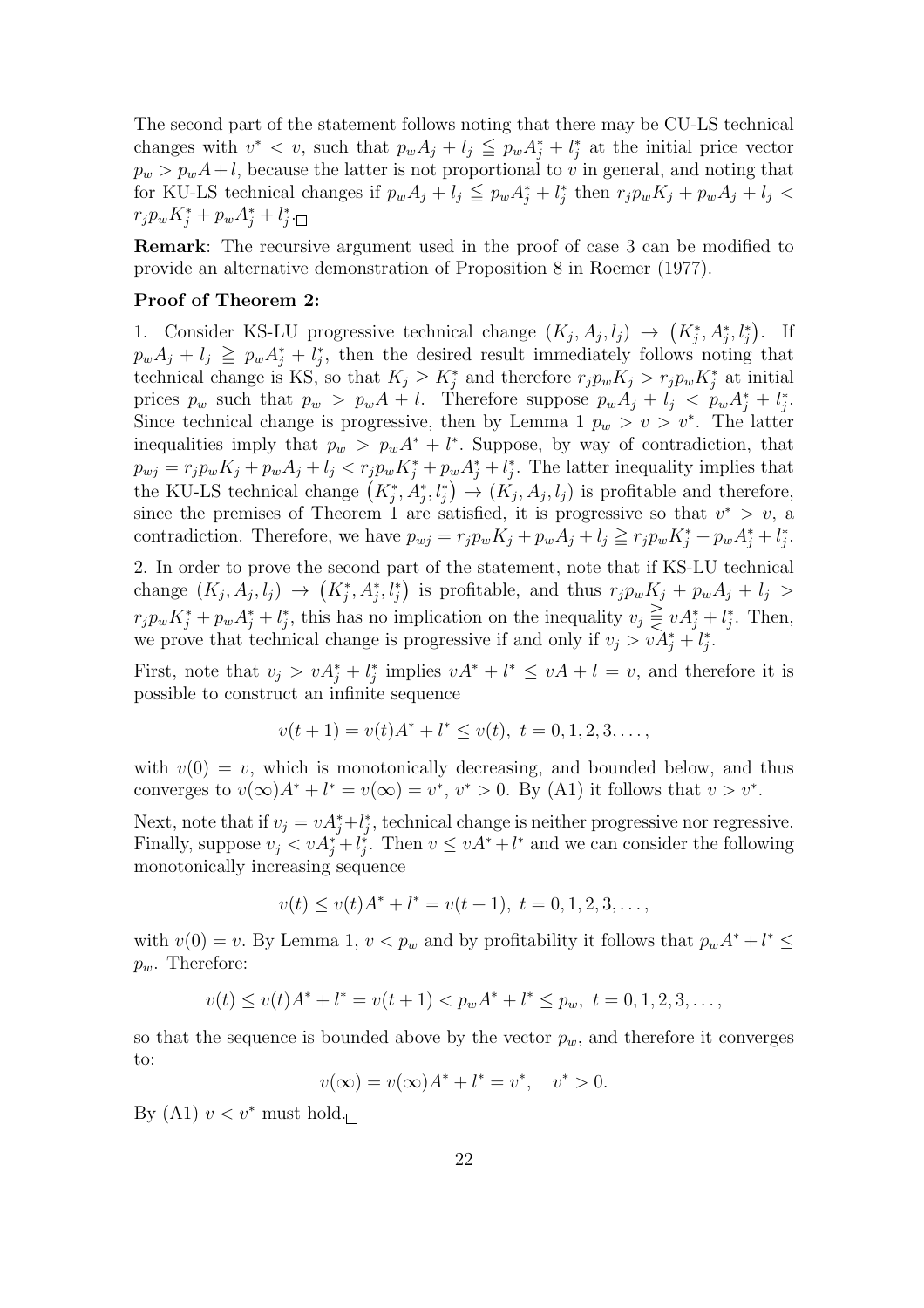#### References

- [1] Almon, C. (2009): Double Trouble: The Problem with Double Deflation of Value Added and an Input-Output Alternative with an Application to Russia. In: M.Grassini and R. Bardazzi (eds.) Energy Policy and International Competitiveness. Florence: Firenze University Press.
- [2] BRÓDY, A. (1970): *Proportions, Prices and Planning.* Amsterdam: North Holland.
- [3] Bureau of Labor Statistics (2008): Technical Information about the BLS Major Sector Productivity and Costs Measures. http://www.bls.gov/lpc/lpcmethods.pdf
- [4] Cassing, S. (1996): Correctly measuring real value-added. Review of Income and Wealth, 42, 195-206.
- [5] De Juan, O. and E. Febrero (2000): Measuring Productivity from Vertically Integrated Sectors. Economic Systems Research, 12, 65-82.
- [6] Dietzenbacher, E. (1989): The Implications of Technical Change in a Marxian Framework. Journal of Economics, 50, 35-46.
- [7] DUMÉNIL, G. and D. LÉVY  $(1995)$ : A stochastic model of technical change. Metroeconomica, 46, 213-245.
- [8] DUMÉNIL, G. and D. LÉVY  $(2003)$ : Technology and distribution: historical trajectories à la Marx. Journal of Economic Behavior and Organization, 52, 201-233.
- [9] Durand, R. (1994): An alternative to double deflation for measuring real industry value-added. Review of Income and Wealth, 40, 303-316.
- [10] Farjoun, E. and M. Machover (1983): Laws of Chaos. London: Verso.
- [11] Flaschel, P. (1983): Actual labor values in a general model of production. Econometrica, 51, 435-454.
- [12] FLASCHEL, P. (2010): *Topics in Classical Micro- and Macroeconomics*. Heidelberg: Springer Verlag.
- [13] FLASCHEL, P., FRANKE, R. and R. VENEZIANI (2010): The Measurement of Prices of Production: An Alternative Approach. Bielefeld University: mimeo.
- [14] FOLEY, D.K. (1986): Money, Accumulation, and Crisis. New York: Harwood.
- [15] Foley, D.K. (2003): Endogenous technical change with externalities in a classical growth model. Journal of Economic Behavior and Organization, 52, 167-189.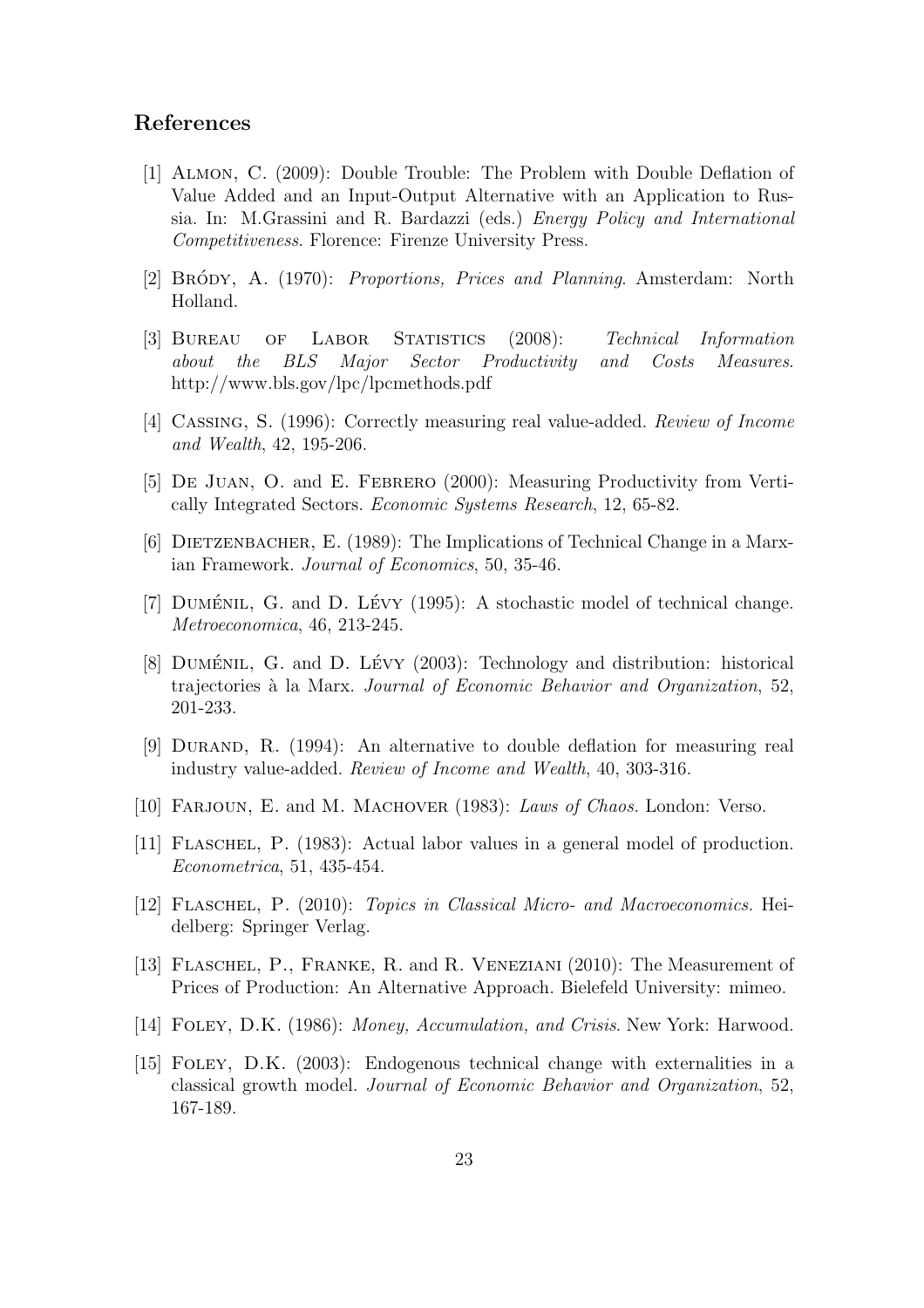- [16] Glyn, A. (2004): Comparing sectoral productivity across countries. Working Paper 195, University of Oxford, Department of Economics.
- [17] GUPTA, S. and I. STEEDMAN (1971): An Input-Output Study of Labour Productivity in the British Economy. Oxford Bulletin of Economics and Statistics, 33, 21-34.
- [18] Hart, P.E. (1996): Accounting for economic growth of firms in UK manufacturing since 1973. Cambridge Journal of Economics, 20, 225-242.
- [19] KALMBACH, P., FRANKE, R., KNOTTENBAUER, K. and H. KRÄMER  $(2005)$ : Die Interdependenz von Industrie und Dienstleistungen - Zur Dynamik eines komplexen Beziehungsgeflechts. Berlin: Edition Sigma.
- [20] MARQUETTI, A.  $(2003)$ : Analyzing historical and regional patterns of technical change from a classical-Marxian perspective. Journal of Economic Behavior and Organization, 52, 191-200.
- [21] Marx, K. (1954): Capital. A Critique of Political Economy, Vol.I. New York: Lawrence & Wishart.
- [22] Michl, T.M. (1994): Three models of the falling rate of profit. Review of Radical Political Economics, 24, 55-75.
- [23] Organisation for Economic Co-operation and Development (2001): Measuring Productivity. http://www.oecd.org/dataoecd/59/29/2352458.pdf
- [24] Petith, H. (2008): Land, technical progress and the falling rate of profit. Journal of Economic Behavior and Organization, 66, 687-702.
- [25] Roemer, J.E. (1977): Technical change and the 'tendency of the rate of profit to fall'. Journal of Economic Theory, 16, 403-424.
- [26] Roemer, J.E. (1979): Continuing controversy on the falling rate of profit: fixed capital and other issues. Cambridge Journal of Economics, 3, 379-398.
- [27] Roemer, J.E. (1980): Innovation, rates of profit, and the uniqueness of von Neumann prices. Journal of Economic Theory, 22, 451-464.
- [28] SCHREYER, P. (2001): The OECD Productivity Manual: A Guide to the Measurement of Industry-Level and Aggregate Productivity. Unabridged version. International Productivity Monitor, 2, 37-51.
- [29] Steedman, I. (1983): On the Measurement and Aggregation of Productivity Increase. Metroeconomica, 35, 223-233.
- [30] Stiroh, K.J. (2002): Information Technology and the U.S. Productivity Revival: What Do the Industry Data Say? American Economic Review, 92, 1559- 1576.